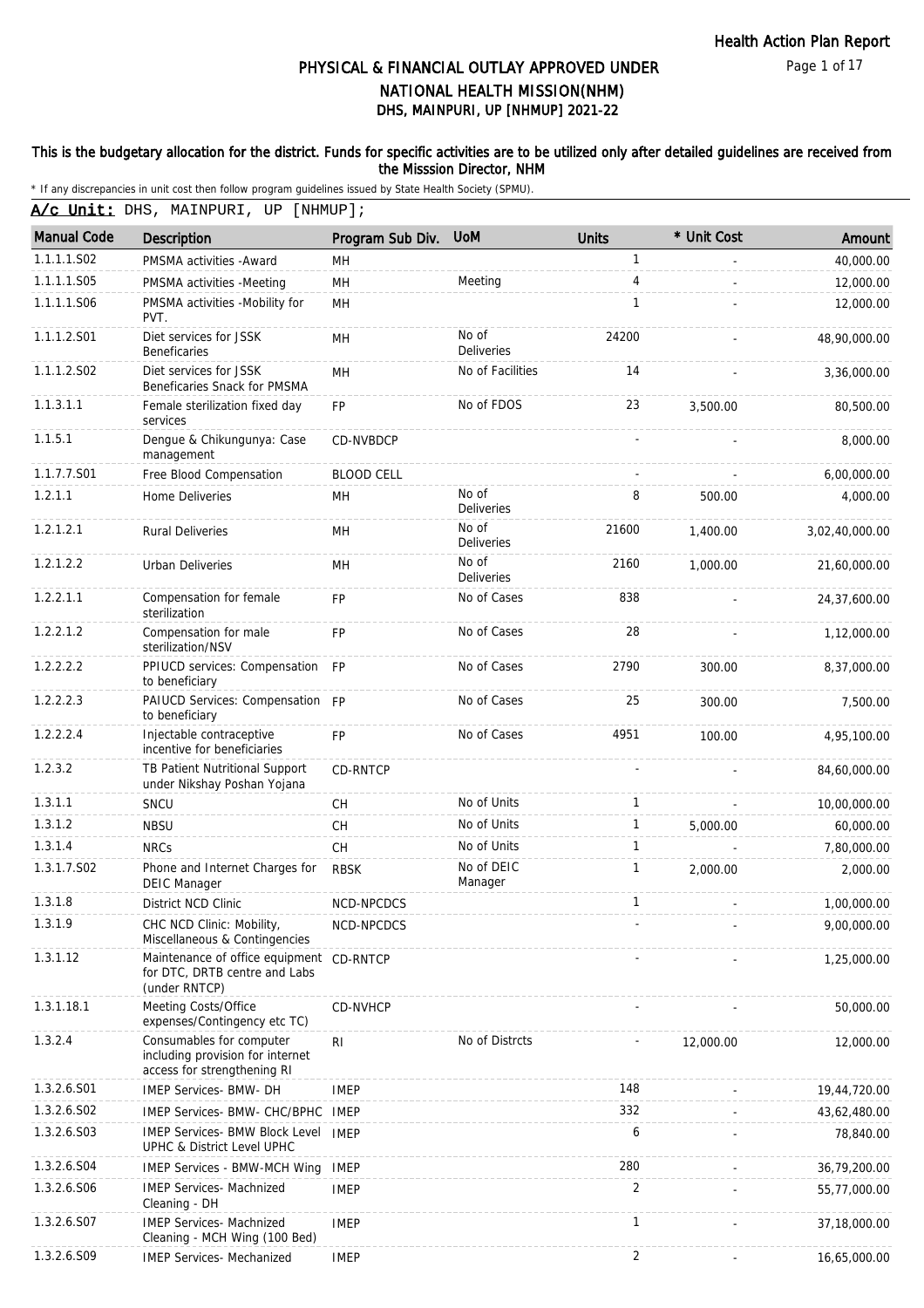### This is the budgetary allocation for the district. Funds for specific activities are to be utilized only after detailed guidelines are received from the Misssion Director, NHM

| <b>Manual Code</b> | <b>Description</b>                                                                                                                                                                                           | Program Sub Div. | <b>UoM</b>                     | <b>Units</b> | * Unit Cost | Amount         |
|--------------------|--------------------------------------------------------------------------------------------------------------------------------------------------------------------------------------------------------------|------------------|--------------------------------|--------------|-------------|----------------|
|                    | Laundry- District Level Hospital                                                                                                                                                                             |                  |                                |              |             |                |
| 1.3.2.6.S10        | IMEP Services- Cleaning -<br>CHC/BPHC                                                                                                                                                                        | <b>IMEP</b>      | per bed per<br>month           | 332          | 548.35      | 21,84,626.00   |
| 1.3.2.6.S11        | IMEP Services-Cleaning - MCH<br>Wing                                                                                                                                                                         | <b>IMEP</b>      | per bed per<br>month           | 180          | 548.35      | 11,84,436.00   |
| 1.3.2.6.S17        | <b>IMEP Services- Mechanized</b><br>Laundry- MCH Wing (100 Bed)                                                                                                                                              | <b>IMEP</b>      |                                | 1            |             | 13,45,000.00   |
| 2.2.1              | POL for Family Planning/ Others                                                                                                                                                                              | <b>FP</b>        | No of FDOS                     | 23           | 1,000.00    | 23,000.00      |
| 2.2.3              | Mobility support for RBSK Mobile<br>health team                                                                                                                                                              | <b>RBSK</b>      | No of Vehicle                  | 18           | 33,000.00   | 71,28,000.00   |
| 2.2.4              | Support for RBSK: CUG<br>connection per team and rental                                                                                                                                                      | <b>RBSK</b>      | No of Team                     | 18           | 200.00      | 43,200.00      |
| 2.2.11             | Any Other                                                                                                                                                                                                    |                  |                                |              |             | 1,20,000.00    |
| 2.3.1.1.2          | Monthly Village Health and<br><b>Nutrition Days</b>                                                                                                                                                          | R <sub>l</sub>   | No of Session                  | 8388         | 100.00      | 8,38,800.00    |
| 2.3.1.10           | Mobility support for mobile<br>health team/ TA/DA to<br>vaccinators                                                                                                                                          | R <sub>l</sub>   | No of Vehicle                  | 3            | 3,96,000.00 | 11,88,000.00   |
| 2.3.1.11           | Outreach for demand<br>generation, testing and<br>treatment of Viral Hepatitis<br>through Mobile Medical<br>Units/NGOs/CBOs/etc                                                                              | CD-NVHCP         |                                |              |             | 20,000.00      |
| 2.3.2.3            | DMHP: Targeted interventions at NCD-NMHP<br>community level Activities &<br>interventions targeted at<br>schools, colleges, workplaces,<br>out of school adolescents, urban<br>slums and suicide prevention. |                  |                                | $\mathbf{1}$ |             | 6,00,000.00    |
| 2.3.3.2            | Screening and free spectacles to<br>school children                                                                                                                                                          | NCD-NPCB         | No of Cases                    |              |             | 6,47,850.00    |
| 2.3.3.3            | Screening and free spectacles<br>for near work to Old Person                                                                                                                                                 | NCD-NPCB         | No of Cases                    |              |             | 3,23,925.00    |
| 2.3.3.4.1          | Coverage of Public School and<br>Private school                                                                                                                                                              | NCD-NTCP         |                                | $\mathbf{1}$ |             | 4,99,660.00    |
| 2.3.3.4.5          | Sensitization campaign for<br>college students                                                                                                                                                               | NCD-NTCP         |                                | $\mathbf{1}$ |             | 2,00,000.00    |
| 3.1.1.3.2.S01      | ASHA/AWW/Volunteer Incentive<br>for detection of leprosy                                                                                                                                                     | CD-NLEP          |                                |              |             | 29,250.00      |
| 3.1.1.3.2.S02      | <b>ASHA Incentive for PB</b><br>(Treatment completion)                                                                                                                                                       | CD-NLEP          |                                |              |             | 26,800.00      |
| 3.1.1.3.2.S03      | <b>ASHA Incentive for MB</b><br>(Treatment completion)                                                                                                                                                       | CD-NLEP          |                                |              |             | 28,080.00      |
| 3.1.1.3.3          | Any Other ASHS Incentives<br>(ASHA Involvement under NLEP<br>- Sensitisation)                                                                                                                                | CD-NLEP          |                                |              |             | 34,400.00      |
| 3.1.1.3.A.S01      | ASHA Incentive/ Honorarium for<br>Malaria and LLIN Distribution                                                                                                                                              | CD-NVBDCP        |                                |              |             | 2,25,000.00    |
| 3.1.1.3.A.S02      | ASHA Incentive for Dengue and<br>Chikungunya                                                                                                                                                                 | CD-NVBDCP        |                                |              |             | 19,45,000.00   |
| 3.1.1.4.A.1.S01    | ASHA Incentive Filling of CBAC<br>forms and familly folder of<br>patients with confirm NCD cases                                                                                                             | CP               | No. of<br><b>Beneficiaries</b> |              | 10.00       | 28,00,160.00   |
| 3.1.1.1.4.S09.A    | ASHA incentive for HRP<br>identification and follow up                                                                                                                                                       | MH               | No of HRP                      | 1100         | 300.00      | 3,30,000.00    |
| 3.1.1.1.1.S01      | JSY Incentive to ASHA                                                                                                                                                                                        | MН               | No of<br><b>Deliveries</b>     | 22500        |             | 1,35,00,000.00 |
| 3.1.1.1.1.S03      | National Iron Plus Incentive for<br>mobilizing children and/or<br>ensuring compliance and<br>reporting (6-59 months)                                                                                         | <b>CH</b>        | No of ASHA                     | 1759         | 50.00       | 5,27,700.00    |
| 3.1.1.1.2.S01      | ASHA incentive under MAA                                                                                                                                                                                     | <b>CH</b>        | No of ASHA                     | 1759         | 100.00      | 7,03,600.00    |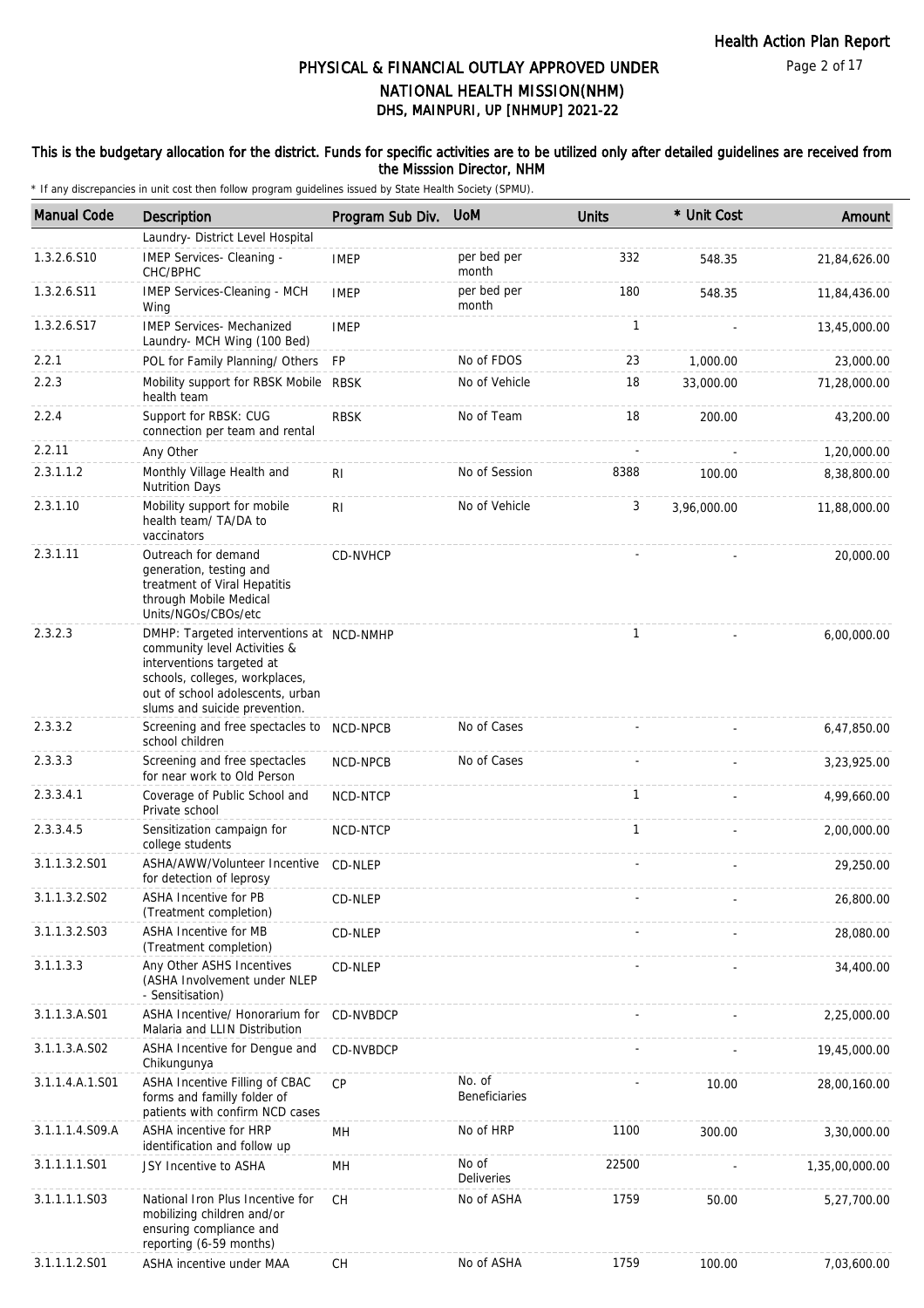### This is the budgetary allocation for the district. Funds for specific activities are to be utilized only after detailed guidelines are received from the Misssion Director, NHM

| <b>Manual Code</b> | Description                                                                                                      | Program Sub Div. | <b>UoM</b>                               | <b>Units</b> | * Unit Cost | Amount         |
|--------------------|------------------------------------------------------------------------------------------------------------------|------------------|------------------------------------------|--------------|-------------|----------------|
|                    | programme @ Rs 100 per ASHA<br>for quarterly mother's meeting                                                    |                  |                                          |              |             |                |
| 3.1.1.1.2.S02      | Incentive for Home Based<br>Newborn Care programme                                                               | СH               | No. of Child                             | 29153        | 250.00      | 72,88,250.00   |
| 3.1.1.1.2.S04      | Incentive for referral of SAM<br>cases to NRC and for follow up<br>of discharge SAM children from<br><b>NRCs</b> | <b>CH</b>        | No.of SAM<br>Child referal &<br>followup | $\mathbf{1}$ | 150.00      | 28,800.00      |
| 3.1.1.1.2.S05      | Incentive for National<br>Deworming Day for mobilising<br>out of school children                                 | <b>RKSK</b>      | ASHA                                     | 3354         | 100.00      | 3,35,400.00    |
| 3.1.1.1.2.S06      | Incentive for IDCF for<br>prophylactic distribution of ORS<br>to family with under-five<br>children.             | <b>CH</b>        | No of ASHA                               | 1759         | 100.00      | 1,75,900.00    |
| 3.1.1.1.2.S07      | Incentive to ASHA for Quaterly<br>Visit Under HBYC                                                               | <b>CH</b>        | No of Children                           | 7129         | 50.00       | 17,82,250.00   |
| 3.1.1.1.3.S01      | ASHA Incentive under<br>Immunzation                                                                              | RI               | No of Children                           | 44397        | 225.00      | 99,89,280.00   |
| 3.1.1.1.4.S08      | ASHA incentive for injectable<br>contraceptive (Antara)                                                          | FP               | No of Cases                              | 2731         | 100.00      | 2,73,100.00    |
| 3.1.1.1.4.S09.B    | Reimbursement of travel<br>expenses for accompanying a<br>women to facility for medical<br>abortion              | <b>FP</b>        | No of Cases                              | 100          | 225.00      | 22,500.00      |
| 3.1.1.1.4.S09.C    | Reimbursement of travel<br>expenses for accompanying a<br>women to facility for surgical<br>abortion (MVA/EVA)   | <b>FP</b>        | No of Cases                              | 100          | 150.00      | 15,000.00      |
| 3.1.1.1.4.S01      | ASHA Incentives under Saas<br>Bahu Sammellan                                                                     | <b>FP</b>        | No of Events                             | 1426         | 100.00      | 1,42,600.00    |
| 3.1.1.1.4.S02      | ASHA Incentives under Nayi Pehl FP<br>Kit                                                                        |                  | No of Kits                               | 7036         | 100.00      | 7,03,600.00    |
| 3.1.1.1.4.S04      | ASHA PPIUCD incentive for<br>accompanying the client for<br>PPIUCD insertion                                     | <b>FP</b>        | No of Cases                              | 3671         | 150.00      | 5,50,650.00    |
| 3.1.1.1.4.S05      | ASHA PAIUCD incentive for<br>accompanying the client for<br><b>PAIUCD</b> insertion                              | <b>FP</b>        | No. of cases                             | 25           | 150.00      | 3,750.00       |
| 3.1.1.1.4.S06.A    | ASHA incentive under ESB<br>scheme for promoting spacing of<br>births between 02 children                        | <b>FP</b>        | No. of cases                             | 456          | 500.00      | 2,28,000.00    |
| 3.1.1.1.4.S06.B    | ASHA incentive under ESB<br>scheme for promoting spacing of<br>02 years after marriage                           | FP               | No. of cases                             | 428          |             | 2,14,000.00    |
| 3.1.1.1.4.S07      | ASHA incentive under ESB<br>scheme for promoting Adoption<br>of Limiting Method upto Two<br>Children             | FP               | No of Cases                              | 139          | 1,000.00    | 1,39,000.00    |
| 3.1.1.5            | ASHA incentives for routine<br>activities                                                                        | <b>CP</b>        | No. of Rural &<br>Rurban ASHA            |              | 2,000.00    | 4,68,72,000.00 |
| 3.1.1.6.S01        | Incentive to ASHA Facilitator for<br>CBAC, HRP and SAM Tracking                                                  | <b>CP</b>        | No of AF                                 |              | 1,700.00    | 18,97,200.00   |
| 3.1.1.6.S02        | Incentive to ASHA for Health<br>Promotion Day                                                                    | CP               | No. of Rural &<br>Rurban ASHA            |              | 200.00      | 46,87,200.00   |
| 3.1.1.6.S03        | Incentive to ASHA under PMMVY CP                                                                                 |                  | No. of<br>Beneficiaries                  |              | 100.00      | 13,93,700.00   |
| 3.1.1.6.S04        | ASHA Beema- Pradhan Mantri<br>Jeevan Jyoti & Suraksh Bima<br>Yojna                                               | CP               |                                          |              |             | 6,01,812.00    |
| 3.1.3.1.1.S01      | Asha/ Asha Sangni Uniform                                                                                        | CP               | No. of<br>Rural, Rurban<br>ASHA & AF     |              | 600.00      | 12,50,400.00   |
| 3.1.3.1.1.S02      | Asha/ Asha Sangni Umbrella                                                                                       | <b>CP</b>        | No. of Rural,                            |              | 200.00      | 4,16,800.00    |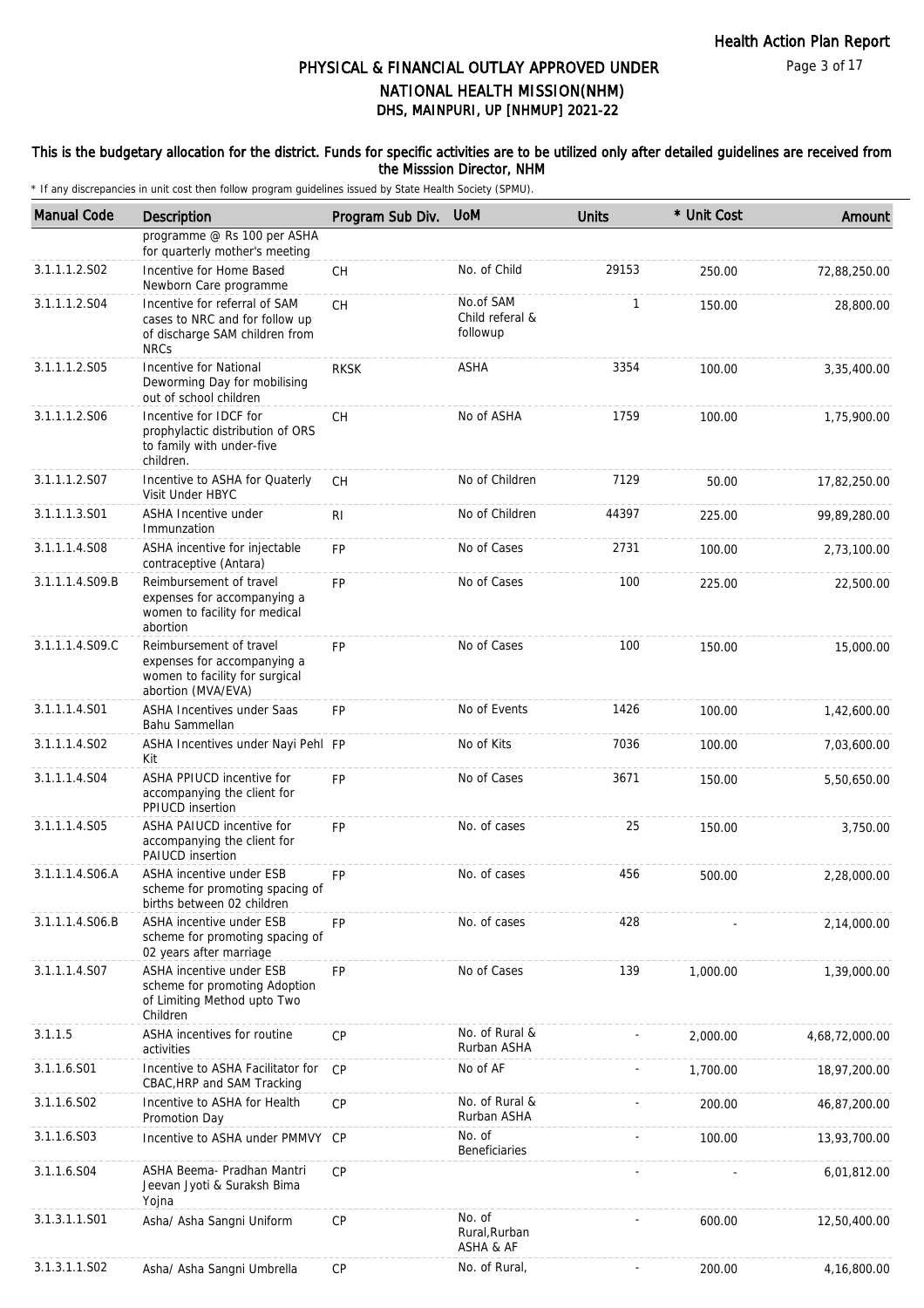### This is the budgetary allocation for the district. Funds for specific activities are to be utilized only after detailed guidelines are received from the Misssion Director, NHM

| <b>Manual Code</b> | <b>Description</b>                                                                                                                | Program Sub Div.  | <b>UoM</b>                             | <b>Units</b>   | * Unit Cost | Amount         |
|--------------------|-----------------------------------------------------------------------------------------------------------------------------------|-------------------|----------------------------------------|----------------|-------------|----------------|
|                    |                                                                                                                                   |                   | Rurban ASHA<br>& AF                    |                |             |                |
| 3.1.3.1.3          | Awards to ASHA's/Link workers                                                                                                     | <b>CP</b>         | No. of<br>Rural, Urban<br>,Rurban ASHA |                | 300.00      | 6,16,100.00    |
| 3.1.3.1.6          | Supervision costs by ASHA<br>facilitators (Shangni) (12<br>months)                                                                | <b>CP</b>         | No of AF                               |                | 7,200.00    | 80, 35, 200.00 |
| 3.1.1.1.3.S02.A    | Mobilization of children through<br>ASHA or other mobilizers                                                                      | R <sub>l</sub>    | No of Session                          | 21000          | 150.00      | 31,50,000.00   |
| 3.1.3.5.S01        | Incentive for other link workers<br>for Prepration of Due List of<br>Childrens to be immunized                                    | R <sub>l</sub>    | No of Session                          | 10008          | 100.00      | 10,00,800.00   |
| 3.1.2.10.S03       | Incentive to ASHA Cluster<br>Meeting                                                                                              | CP                |                                        |                |             | 15,39,650.00   |
| 3.2.3.1.1          | <b>Treatment Supporter</b><br>Honorarium (Rs 1000)                                                                                | CD-RNTCP          |                                        |                |             | 16,20,000.00   |
| 3.2.3.1.2          | <b>Treatment Supporter</b><br>Honorarium (Rs 5000)                                                                                | CD-RNTCP          |                                        |                |             | 2,38,500.00    |
| 3.2.3.1.3          | Incentive for informant (Rs 500)                                                                                                  | <b>CD-RNTCP</b>   |                                        |                |             | 3, 16, 350.00  |
| 3.2.3.1.4.S01      | State/District TB Forums                                                                                                          | CD-RNTCP          |                                        |                |             | 5,000.00       |
| 3.2.3.1.4.S02      | <b>Community Engagement</b><br>activities /Incentive for<br>community<br>volunteers/supervisors /LT etc<br>undertaking ACF        | CD-RNTCP          |                                        |                |             | 14,45,000.00   |
| 3.2.1.1.S02        | Other activities under Mission<br>Parivar Vikas: Demand<br>Generation (Saas Bahu<br>Sammellan)                                    | <b>FP</b>         | No of Events                           | 1426           | 1,500.00    | 21,39,000.00   |
| 3.3.3.2            | Training of PRI's<br>representatives/ Police<br>personnel/ Teachers/ Transport<br>personnel/ NGO personnel/<br>other stakeholders | <b>NCD-NTCP</b>   |                                        | $\mathbf{1}$   |             | 30,000.00      |
| 3.3.3.3            | Training of PRI under National<br>Program for Climate Change and<br>Human Health (NPCCHH)                                         | NCD-NPCCHH        |                                        | $\mathbf{1}$   |             | 70,000.00      |
| 3.3.4.S01          | <b>AAA Platform</b>                                                                                                               | CP                | No. of Rural &<br>Rurban ASHA          |                | 75.00       | 28,84,500.00   |
| 4.1.1              | <b>District Hospitals</b>                                                                                                         | CP                | No. of DH                              | $\overline{2}$ | 5,00,000.00 | 10,00,000.00   |
| 4.1.3              | <b>Community Health Centers</b>                                                                                                   | CP                | No of CHC                              | 13             | 2,50,000.00 | 32,50,000.00   |
| 4.1.4              | Primary Health Centers                                                                                                            | <b>CP</b>         | No of PHC                              | 47             | 87,500.00   | 41,12,500.00   |
| 4.1.5              | Sub Centers                                                                                                                       | CP                | No. of Sub<br>Centre                   |                | 10,000.00   | 20,30,000.00   |
| 4.1.6              | Village Health Sanitation &<br><b>Nutrition Committee</b>                                                                         | CP                | No. of VHSNC                           |                | 10,000.00   | 72,40,000.00   |
| 4.1.7.S01          | H&WC Additional Untied Grant-<br><b>SC</b>                                                                                        | CP                | No. of HWC-<br>SC                      |                | 30,000.00   | 33,40,000.00   |
| 4.1.7.S02          | H&WC Additional Untied Grant-<br>PHC                                                                                              | CP                | No. of HWC-<br>PHC                     |                | 50,000.00   | 17,00,000.00   |
| 5.1.1.2.8          | Infrastructure strengthening of<br>SC to H&WC                                                                                     | CP                | No. of HWC-<br><b>SC</b>               |                | 7,00,000.00 | 1,02,50,000.00 |
| 5.1.1.2.9          | Infrastructure strengthening of<br>PHC to H&WC                                                                                    | CP                | No. of HWC-<br>PHC                     |                | 2,74,000.00 | 57,54,000.00   |
| 5.1.2              | Sub Centre Rent and<br>Contingencies                                                                                              | CP                |                                        |                |             | 7,20,000.00    |
| 5.3.3              | Blood bank/ Blood storage/ Day<br>care centre for<br>hemoglobinopathies                                                           | <b>BLOOD CELL</b> | Lumpsump                               |                |             | 50,000.00      |
| 5.3.9              | Safety Pits                                                                                                                       | R <sub>l</sub>    | No of piece                            | 13             | 6,000.00    | 78,000.00      |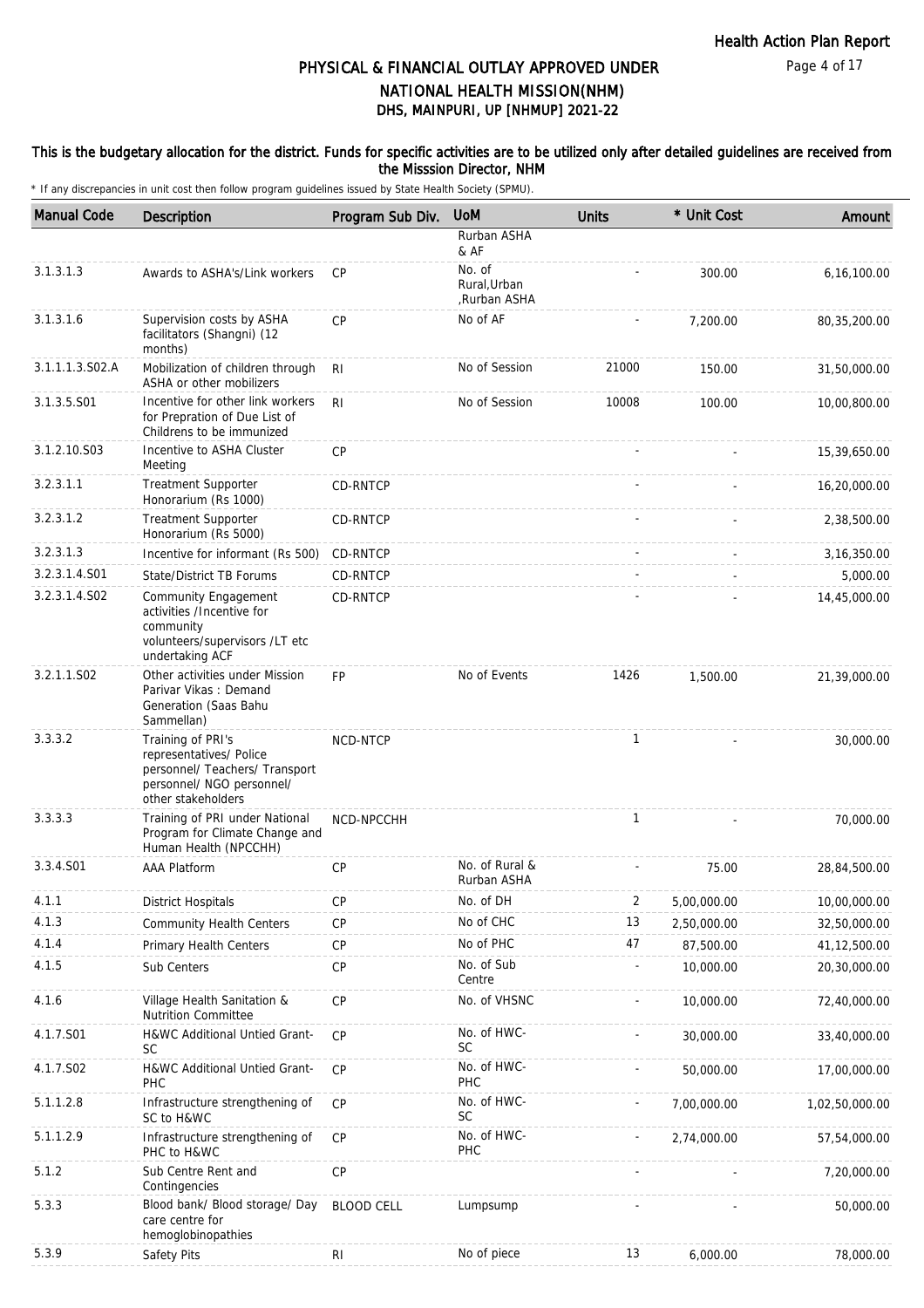### This is the budgetary allocation for the district. Funds for specific activities are to be utilized only after detailed guidelines are received from the Misssion Director, NHM

| <b>Manual Code</b> | Description                                                               | Program Sub Div.  | <b>UoM</b>                               | <b>Units</b> | * Unit Cost | Amount         |
|--------------------|---------------------------------------------------------------------------|-------------------|------------------------------------------|--------------|-------------|----------------|
| 5.3.14             | Civil Works under RNTCP                                                   | CD-RNTCP          |                                          |              |             | 1,20,000.00    |
| 6.1.1.1.2.S02      | FRU Strengthening                                                         | MH                | List of<br>Different<br>Equipment        |              |             | 20,82,396.00   |
| 6.1.1.1.5          | Any other Equipment<br>(Instrument and Equipment for<br>HWC)              | MH                | List of<br><b>Different</b><br>Equipment | 4            |             | 8,00,000.00    |
| 6.1.1.3.3          | Minilap kits                                                              | <b>FP</b>         | No of Kits                               | 4            | 3.000.00    | 12,000.00      |
| 6.1.1.3.5          | PPIUCD forceps                                                            | FP                | No of Kelly<br>forcep                    | 28           | 600.00      | 16,800.00      |
| 6.1.5.1.1          | Grant-in-aid for Vision Centre<br>(PHC) (Govt.)                           | NCD-NPCB          |                                          |              |             | 1,00,000.00    |
| 6.1.1.21.1         | Recurring GIA: Machinery &<br>Equipment for DH                            | NCD-NPHCE         |                                          | $\mathbf{1}$ |             | 1,50,000.00    |
| 6.1.5.5            | Procurement for Universal<br>Screening of NCDs                            | NCD-NPCDCS        |                                          | $\mathbf{1}$ |             | 48,72,000.00   |
| 6.1.2.6.F1.S03     | IT Recurring Expenses for PHC                                             | <b>CP</b>         |                                          |              |             | 65,000.00      |
| 6.1.2.6.F1.S04     | Laptop for HWC-PHC                                                        | CP                |                                          |              |             | 13,65,000.00   |
| 6.1.4.3.1          | <b>MCR</b>                                                                | CD-NLEP           |                                          |              |             | 20,000.00      |
| 6.1.4.3.2          | Aids/Appliance                                                            | CD-NLEP           |                                          |              |             | 17,000.00      |
| 6.1.4.3.3          | Equipment                                                                 | CD-NLEP           |                                          |              |             | 5,000.00       |
| 6.1.6.1            | Repairs of Laparoscopes                                                   |                   | No of<br>Laproscopes                     | 1            | 25,000.00   | 25,000.00      |
| 6.2.1.1.A7.S05.a   | Drugs & Consumables Normal<br>Delivery L1 Facility                        | MH                | No of<br><b>Deliveries</b>               | 2400         |             | 48,000.00      |
| 6.2.1.1.A7.S05.b   | Drugs & Consumables Normal<br>Delivery L2 Facility                        | MH                | No of<br><b>Deliveries</b>               | 16300        |             | 6,52,000.00    |
| 6.2.1.1.A7.S05.c   | Drugs & Consumables Normal<br>Delivery L3 Facility                        | MH                | No of<br><b>Deliveries</b>               | 7900         |             | 6,32,000.00    |
| 6.2.1.1.A7.S05.d   | Drugs & Consumables Caesarean MH<br>Delivery L3 Facility                  |                   | No of<br><b>Deliveries</b>               | 100          |             | 36,000.00      |
| 6.2.1.2.2.12       | AEFI kit under RI Program                                                 | RI                | No. of Kits                              | 65           | 200.00      | 13,000.00      |
| 6.2.1.3.1          | Nayi Pehl Kit                                                             | <b>FP</b>         | No of Kits                               | 7036         | 220.00      | 15,47,920.00   |
| 6.2.1.5.1          | Medicine for Mobile health team                                           | <b>RBSK</b>       | No of Team                               | 18           | 5,000.00    | 90,000.00      |
| 6.2.1.6.1          | Red/Black plastic bags et                                                 | R <sub>l</sub>    | No of Session                            | 41940        | 9.00        | 3,77,460.00    |
| 6.2.1.6.2          | Bleach/Hypochlorite solution/<br>Twin bucket                              | RI.               | No of Facilities                         |              |             | 19,500.00      |
| 6.2.2.1.4          | Replenishment of ASHA HBNC<br>kits                                        | <b>CP</b>         | No of ASHA                               |              | 150.00      | 2,10,600.00    |
| 6.2.2.2.2          | Drugs and Supplies for blood<br>related disorders-<br>Haemoglobinopathies | <b>BLOOD CELL</b> |                                          |              |             | 60,000.00      |
| 6.2.2.4.1          | Drugs & Supplies for Ayush                                                | <b>AYUSH</b>      | No of Doctors                            | 34           | 50,000.00   | 17,00,000.00   |
| 6.2.2.6.1          | Lab strengthening of SHC - HWC CP                                         |                   |                                          |              |             | 24, 15, 000.00 |
| 6.2.2.6.2          | Lab strengthening of PHC - HWC CP                                         |                   |                                          |              |             | 31,20,000.00   |
| 6.2.3.1.1          | Chloroquine phosphate tablets                                             | CD-NVBDCP         |                                          |              |             | 20,000.00      |
| 6.2.3.1.2          | Primaquine tablets 2.5 mg                                                 | CD-NVBDCP         |                                          |              |             | 10,000.00      |
| 6.2.3.1.3          | Primaquine tablets 7.5 mg                                                 | CD-NVBDCP         |                                          |              |             | 20,000.00      |
| 6.2.3.1.8          | Dengue NS1 antigen kit                                                    | CD-NVBDCP         |                                          |              |             | 11,000.00      |
| 6.2.3.1.12         | RDT Malaria - bi-valent (For Non CD-NVBDCP<br>Project states)             |                   |                                          |              |             | 2,13,500.00    |
| 6.2.3.2.1          | Supportive drugs, lab. Reagents                                           | CD-NLEP           |                                          |              |             | 13,000.00      |
| 6.2.3.3.1          | Laboratory Materials                                                      | CD-RNTCP          |                                          |              |             | 15,86,200.00   |
| 6.2.3.3.2          | Procurement of Drugs                                                      | CD-RNTCP          |                                          |              |             | 6,90,000.00    |
| 6.2.4.1.1          | Assistance for                                                            | NCD-NPCB          | No of Cases                              |              |             | 11,39,520.00   |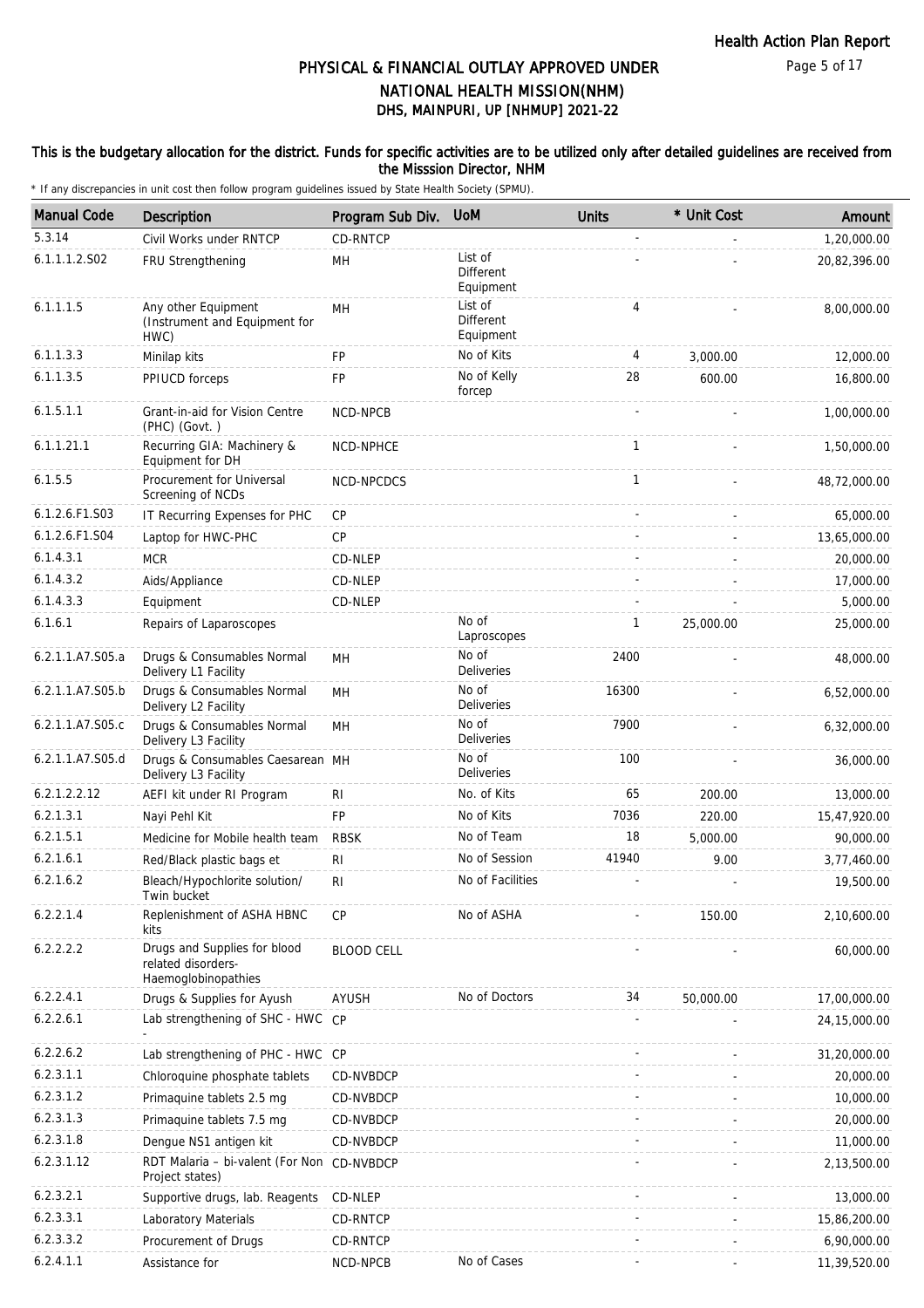### This is the budgetary allocation for the district. Funds for specific activities are to be utilized only after detailed guidelines are received from the Misssion Director, NHM

| <b>Manual Code</b> | Description                                                                                                | Program Sub Div. | <b>UoM</b>                                                | <b>Units</b> | * Unit Cost | Amount         |
|--------------------|------------------------------------------------------------------------------------------------------------|------------------|-----------------------------------------------------------|--------------|-------------|----------------|
|                    | consumables/drugs/medicines to<br>the Govt./District Hospital for<br>Cat sx etc                            |                  |                                                           |              |             |                |
| 6.2.4.5.1          | Drugs & Consumables for NCD<br>Management (incl. Diabetes,<br>Hypertension, Strokes etc)for<br>whole dist. | NCD-NPCDCS       |                                                           | $\mathbf{1}$ |             | 2,00,000.00    |
| 6.2.4.5.3          | Drugs & Diagnostic for NCD<br>Management incl. Diabetes,<br>Hypertension, Strokes etc                      | NCD-NPCDCS       |                                                           |              |             | 2,70,000.00    |
| 6.2.4.5.6          | Drugs & supplies for Universal<br>Screening of NCDs                                                        | NCD-NPCDCS       |                                                           | $\mathbf{1}$ |             | 28,42,000.00   |
| $6.1.3.2.a.$ S01   | Free Diagnostics for Pregnant<br>women under JSSK - USG on<br>PPP for PMSMA                                | MН               | No of ANC                                                 | 1200         |             | 3,60,000.00    |
| $6.1.3.2.a.$ SO2   | Free Diagnostics for Pregnant<br>women under JSSK- AVD for for<br>HIV & Syphilis at VHNDs                  | <b>MH</b>        | No of ANC                                                 | 265          |             |                |
| $6.1.3.2.a.$ SO3   | Free Diagnostics for Pregnant<br>women under JSSK-MH                                                       | MН               | No of ANC                                                 | 48000        |             | 4,80,000.00    |
| 6.1.3.2.b          | Free Diagnostics for Sick infants<br>under JSSK                                                            | <b>CH</b>        | No of Units                                               | $\mathbf{1}$ |             | 1,20,000.00    |
| 6.3.1.S03          | Any other (please specify)                                                                                 |                  |                                                           |              |             | 80,00,000.00   |
| 7.5.1              | Tribal Patient Support &<br><b>Transportation Charges</b>                                                  | CD-RNTCP         |                                                           |              |             | 58,300.00      |
| 7.5.2              | Sample collecton &<br>transportation charges                                                               | CD-RNTCP         |                                                           |              |             | 2,40,650.00    |
| 8.1.1.1            | ANMs - MH                                                                                                  | MН               | No of MH ANM                                              | 117          |             | 2,54,01,232.00 |
| 8.1.1.1.S01        | ANM For New Sub-Center - CP                                                                                | CP               |                                                           |              |             | 32,99,592.00   |
| 8.1.1.2.S01        | Staff Nurses-100 Beded MCH<br>Wing Neotology                                                               | MН               | No of MCH<br>Neonatology<br>trained Staff<br><b>Nurse</b> |              |             | 54,08,600.00   |
| 8.1.1.2.S02        | Staff Nurses-100 Beded MCH<br>Wing nursing sister                                                          | MH               | No of MCH<br>Nursing Sister                               |              |             | 11,36,786.00   |
| 8.1.1.2.S05        | <b>Staff Nurses-MH</b>                                                                                     | MН               | No of MH<br><b>Staff Nurse</b>                            | 58           |             | 1,89,99,351.00 |
| 8.1.1.2.S11        | Staff Nurse HWC - CP                                                                                       | CP               |                                                           |              |             | 55,04,257.00   |
| 8.1.1.2.S12        | Staff Nurses HWC - MH                                                                                      | MН               |                                                           | 12           |             | 14,40,936.00   |
| 8.1.1.5.S01        | Laboratory Technicians -100<br>Beded MCH Wing                                                              | MН               | No of MCH<br>Laboratory<br>Technician                     |              |             | 11,66,802.00   |
| 8.1.1.5.S02        | Laboratory Technicians -HR                                                                                 | <b>HR</b>        |                                                           | 6            |             | 15,88,896.00   |
| 8.1.1.5.S04        | Laboratory Technicians - RNTCP                                                                             | CD-RNTCP         |                                                           |              |             | 29,81,000.00   |
| 8.1.1.6.S05        | OT Technician                                                                                              | <b>MIS</b>       | No of MH OT<br>technician                                 |              |             | 3,60,000.00    |
| 8.1.1.6.S06        | OT Technician-MCH Wing                                                                                     | MН               | No of MCH OT<br>Technician                                |              |             | 4, 14, 263.00  |
| 8.1.1.9            | Radiographer/ X-ray technician                                                                             | <b>HR</b>        |                                                           | 2            |             | 5,29,632.00    |
| 8.1.1.12.S02       | Para Medical Worker CD-NLEP                                                                                | CD-NLEP          |                                                           |              |             | 3,24,059.00    |
| 8.1.2.1.S01        | Obstetricians and Gynaecologists MH<br>-100 Beded MCH Wing                                                 |                  | No of MCH<br>Obstetricians<br>and<br>Gynaecologist<br>S   |              |             | 32,40,000.00   |
| 8.1.2.1.S04        | Obstetricians and Gynaecologists MH<br>-MH                                                                 |                  | No of MH<br>Obstetricians<br>and<br>Gynaecologist<br>S    |              |             | 62,40,000.00   |
| 8.1.2.2.S01        | Paediatricians- 100 Beded MCH                                                                              | MН               | No of MCH                                                 |              |             | 32,40,000.00   |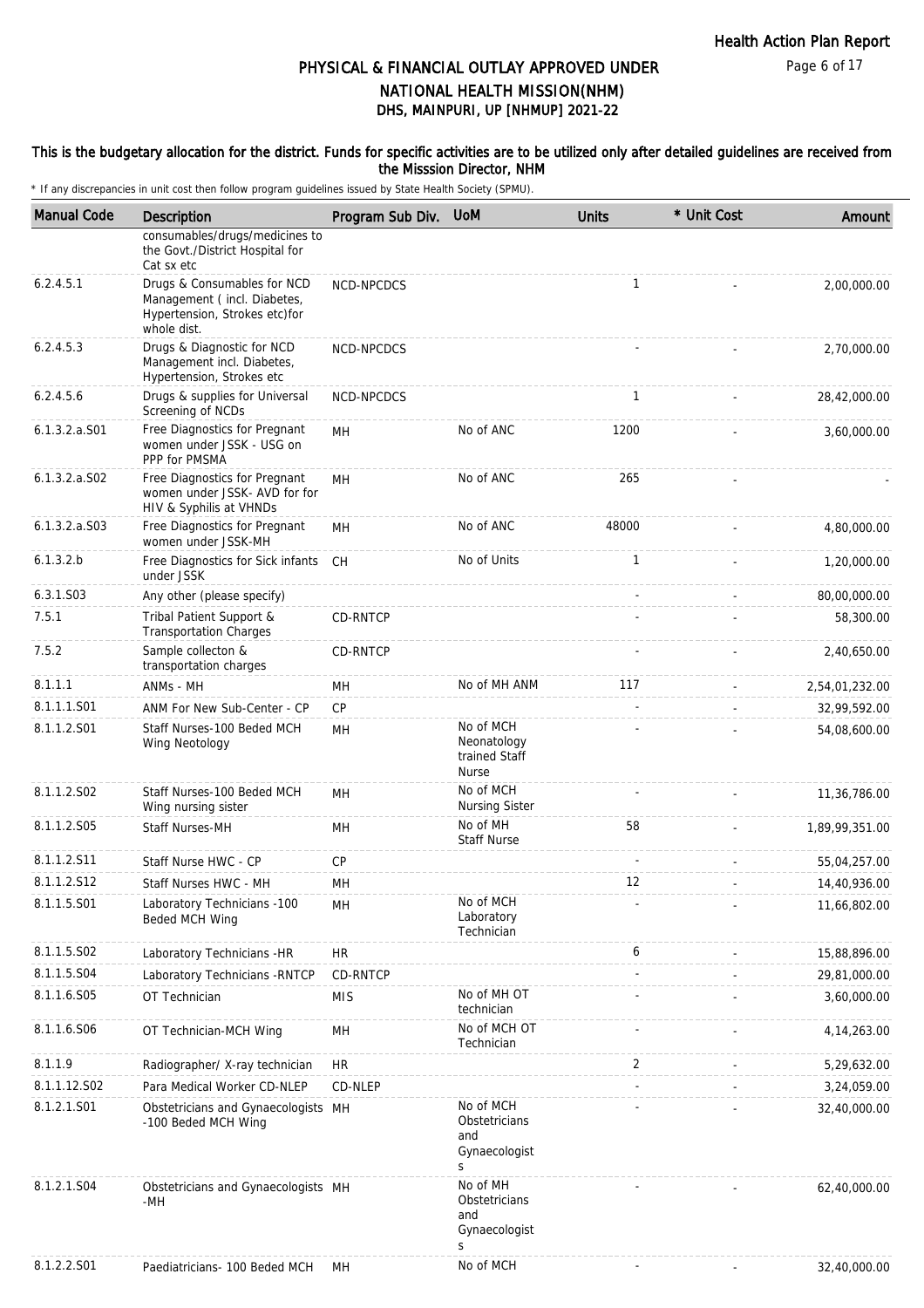### This is the budgetary allocation for the district. Funds for specific activities are to be utilized only after detailed guidelines are received from the Misssion Director, NHM

| <b>Manual Code</b> | <b>Description</b>                                                                       | Program Sub Div. | <b>UoM</b>                     | <b>Units</b>   | * Unit Cost | Amount         |
|--------------------|------------------------------------------------------------------------------------------|------------------|--------------------------------|----------------|-------------|----------------|
|                    | Wing                                                                                     |                  | Pediatrician                   |                |             |                |
| 8.1.2.3.S02        | Anaesthetists -100 Beded MCH<br>Wing                                                     | MН               | No of MCH<br>Anesthetic        |                |             | 32,40,000.00   |
| 8.1.2.3.S05        | Anaesthetists -MH                                                                        | MН               | No of MH<br>Anesthetic         |                |             | 54,00,000.00   |
| 8.1.2.5.S01        | Radiologists- 100 Beded MCH<br>Wing                                                      | MH               | No of MCH<br>Radiologist       |                |             | 11,70,000.00   |
| 8.1.2.6.S01        | Pathologists/ Haemotologists-<br>100 Beded MCH Wing                                      | MН               | No of MCH<br>Pathologist       |                |             | 10,80,000.00   |
| 8.1.3.10.S01       | FRU Operationalization for<br>Gynae & anesthetist specialist on<br>call from govt sector | MH               | No of C<br>Section             | 12             |             | 36,000.00      |
| 8.1.3.10.S02       | FRU Operationalization<br>Gynecologists specialist on call<br>from pvt sector            | MН               | No of C<br>Section             | 6              |             | 27,000.00      |
| 8.1.3.10.S03       | FRU Operationalization<br>anesthetist specialist on call for<br>from pvt sector          | MН               | No of C<br>Section             | 6              |             | 18,000.00      |
| 8.1.4.1.S01        | Dental Surgeons- DH &CHC                                                                 | <b>HR</b>        |                                | 5              |             | 34,91,880.00   |
| 8.1.5.S03          | Medical Officers -MH                                                                     | MH               | No of MH LMO                   | $\omega$       |             | 17,55,000.00   |
| 8.1.6.1            | <b>AYUSH MOS</b>                                                                         | <b>AYUSH</b>     |                                | 35             |             | 1,79,79,129.00 |
| 8.1.6.2            | Pharmacist - AYUSH                                                                       | AYUSH            |                                | 10             |             | 21,20,245.00   |
| 8.1.7.1.1          | MOs- AYUSH                                                                               | <b>RBSK</b>      |                                | 30             |             | 1,43,82,048.00 |
| 8.1.7.1.2.S02      | MOs-Dental MO/ BDS                                                                       | <b>RBSK</b>      |                                | 6              |             | 42,81,480.00   |
| 8.1.7.1.3          | <b>Staff Nurse</b>                                                                       | <b>RBSK</b>      |                                | 8              |             | 26,91,072.00   |
| 8.1.7.1.4          | <b>ANM</b>                                                                               | <b>RBSK</b>      |                                | 10             |             | 18,50,556.00   |
| 8.1.7.1.5.S01      | Para Medical Worker                                                                      | <b>RBSK</b>      |                                | 17             |             | 41, 17, 536.00 |
| 8.1.7.1.5.S02      | Pharmacists                                                                              | <b>RBSK</b>      |                                | $\mathbf{1}$   |             | 91,822.00      |
| 8.1.8.1            | <b>Medical Officers</b>                                                                  | СH               | No. of Mos                     | $\mathbf{1}$   |             | 8,73,180.00    |
| 8.1.8.2            | <b>Staff Nurse</b>                                                                       | <b>CH</b>        | No. of SNs                     | 4              |             | 15,13,008.00   |
| 8.1.8.3            | Cook cum caretaker                                                                       | CH               | No. of Cook<br>cum Caretaker   | 2              |             | 3,08,551.00    |
| 8.1.8.5            | Feeding demonstrator for NRC                                                             | <b>CH</b>        | No. of FDs                     | $\mathbf{1}$   |             | 3,04,454.00    |
| 8.1.9.1.S01        | Paediatrician SNCU-CH                                                                    | CH               | No. of<br>Peadiatrician        | 3              |             | 60,00,000.00   |
| 8.1.9.3.S01        | Staff Nurse - SNCU/KMC                                                                   | CH               | No. of SNs                     | 12             |             | 39,89,106.00   |
| 8.1.9.3.S02        | Staff Nurse -NBSU                                                                        | CH               | No. of SNs                     | 3              |             | 9,13,399.00    |
| 8.1.9.6.S02        | Others- SNCU Staff (Ward<br>Aaya/ Cleaner/ Security Guard)                               | CH               |                                | 9              |             | 16,09,484.00   |
| 8.1.9.6.S03        | Others- SNCU Staff DEO                                                                   | CH               | no. of Posts                   | $\mathbf{1}$   |             | 2,49,046.00    |
| 8.1.12.1           | Mid-level Service Provider                                                               | CP               |                                |                |             | 59, 15, 805.00 |
| 8.1.12.2           | Performance incentive for Mid-<br>level service providers                                | CP               | No. of HWC-<br>CHO             |                | 15,000.00   | 38,47,500.00   |
| 8.1.13.1.S03       | Counsellor - RMNCHA-FW                                                                   | FP               | No of<br>Counsellors/m<br>onth | $\overline{2}$ | 15,073.00   | 4,27,936.00    |
| 8.1.13.10          | TBHV-CD-RNTCP                                                                            | CD-RNTCP         |                                |                |             | 9,88,000.00    |
| 8.1.13.22.S04      | Lab Technician UPHSSP                                                                    | <b>HS</b>        |                                |                |             | 10,16,516.00   |
| 8.1.13.22.S06      | OT Technician UPHSSP                                                                     | <b>HS</b>        |                                |                |             | 7,62,387.00    |
| 8.1.13.22.S07      | Rogi Sahayata Kendra Manager                                                             | QA               |                                | 2              |             | 4,65,600.00    |
| 8.1.13.22.S09      | <b>Staff Nurse UPHSSP</b>                                                                | <b>HS</b>        |                                |                |             | 93,62,362.00   |
| 8.1.13.22.S10      | X-Ray Technician UPHSSP                                                                  | <b>HS</b>        |                                |                |             | 7,62,387.00    |
| 8.1.13.22.S12      | Physiotherapist UPHSSP                                                                   | <b>HS</b>        |                                |                |             | 2,90,902.00    |
| 8.1.13.22.S13      | Rogi Sahayata Kendra Operator                                                            | QA               |                                | 2              |             | 3,34,687.00    |
| 8.1.13.22.S14      |                                                                                          |                  |                                |                |             |                |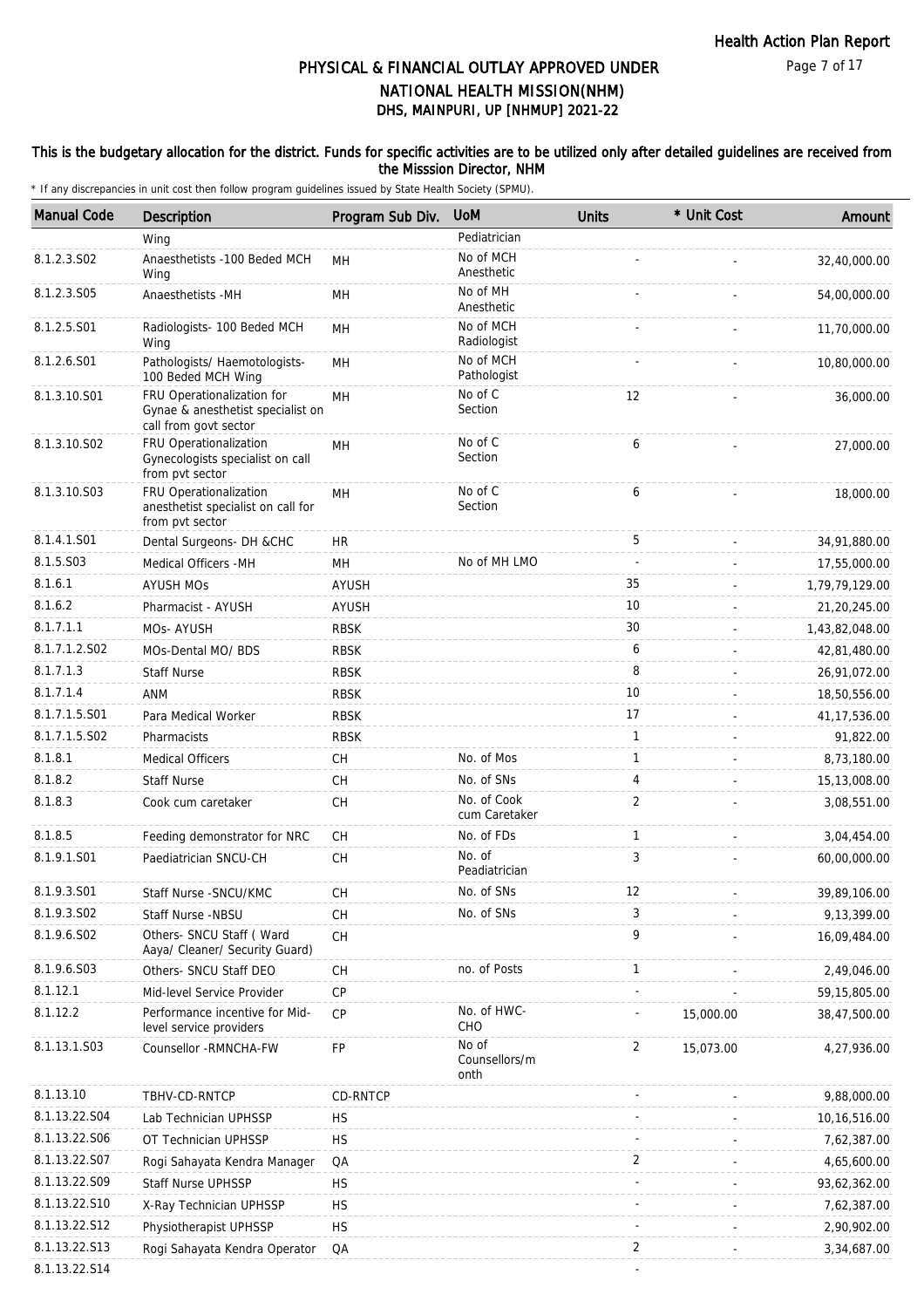### This is the budgetary allocation for the district. Funds for specific activities are to be utilized only after detailed guidelines are received from the Misssion Director, NHM

| <b>Manual Code</b> | Description                                                                                  | Program Sub Div.  | <b>UoM</b>                      | <b>Units</b> | * Unit Cost  | Amount       |
|--------------------|----------------------------------------------------------------------------------------------|-------------------|---------------------------------|--------------|--------------|--------------|
|                    | Ward Aaya/Boy UPHSSP                                                                         | <b>HS</b>         |                                 |              |              | 8,24,319.00  |
| 8.1.14.1.S01       | MO (Blood Bank)                                                                              | <b>BLOOD CELL</b> |                                 |              |              | 9,56,000.00  |
| 8.1.14.2           | <b>Staff Nurse</b>                                                                           | <b>BLOOD CELL</b> |                                 |              |              | 2,92,000.00  |
| 8.1.14.4.S02       | Lab Technician (BB)                                                                          | <b>BLOOD CELL</b> |                                 |              |              | 6,74,000.00  |
| 8.1.14.5.S01       | Others- Counsellor                                                                           | <b>BLOOD CELL</b> |                                 |              |              | 3,31,000.00  |
| 8.1.14.5.S02       | Others- Lab Technicians                                                                      | <b>BLOOD CELL</b> |                                 |              |              | 5,55,000.00  |
| 8.1.14.5.S03       | Others-Lab Attendant                                                                         | <b>BLOOD CELL</b> |                                 |              |              | 4,05,000.00  |
| 8.1.14.5.S05       | Others-Lab Attendant - BSU                                                                   | <b>BLOOD CELL</b> |                                 |              |              | 2,24,000.00  |
| 8.1.16.2.S01       | Cold Chain Handlers                                                                          | RI                |                                 |              |              | 3,17,726.00  |
| 8.1.16.6.S01       | Data Entry Operator BB                                                                       | <b>BLOOD CELL</b> |                                 |              |              | 2,26,000.00  |
| 8.1.16.7.S02       | Sweeper- NCD- Blood bank                                                                     | <b>BLOOD CELL</b> |                                 |              |              | 1,44,000.00  |
| 8.1.16.7.S03       | Sweeper-NCD-Blood Storage                                                                    | <b>BLOOD CELL</b> |                                 |              |              | 1,44,000.00  |
|                    | Unit                                                                                         |                   |                                 |              |              |              |
| 8.1.16.7.S05       | Cleaner -NRC                                                                                 | СH                | no. of Posts                    | $\mathbf{1}$ |              | 1,78,831.00  |
| 8.4.7              | Incentive to provider for PPIUCD FP<br>services @Rs 150 per PPIUCD<br>insertion              |                   | No of Cases                     | 2130         | 150.00       | 3,19,500.00  |
| 8.4.8              | Incentive to provider for PAIUCD FP<br>Services @Rs 150 per PAIUCD<br>insertion              |                   | No of Cases                     | 25           | 150.00       | 3,750.00     |
| 8.4.9              | Team based incentives for<br>Health & Wellness Centers<br>(H&WC Sub Center)                  | CP                | No of HWC                       |              | 11,000.00    | 28,21,500.00 |
| 8.4.10             | Team based incentives for<br>Health & Wellness Centers<br>(H&WC PHC)                         | CP                | No of HWC                       |              | 11,000.00    | 17,98,750.00 |
| 8.4.11             | Incentives under NVHCP for MO, CD-NVHCP<br>Pharmacist and LT                                 |                   |                                 |              |              | 22,200.00    |
| 8.4.12.S01         | HRP identification and follow up<br>for ANM                                                  | MH                | No of HRP                       | 1100         | 200.00       | 2,20,000.00  |
| 8.4.12.S03         | Performance based Incentives to FP<br>RMNCHA Counselors in Family<br>Planning                |                   | No of Cases                     | 82           | 50.00        | 4,100.00     |
| 8.4.12.S04         | RI Cold chain handlers incentive RI                                                          |                   | Lumpsump                        | 12           | 2,400.00     | 3,45,600.00  |
| 9.2.1.1.7          | Training of Staff Nurses/ANMs /<br>LHVs in SBA                                               | Nursing           |                                 | 1            | 10,86,520.00 | 10,86,520.00 |
| 9.2.1.1.22         | Onsite Mentoring for DAKSHATA Nursing                                                        |                   |                                 | 1            | 1,20,000.00  | 1,20,000.00  |
| 9.2.1.2.4          | Orienation activities on vitamin A CH<br>supplemenation and Anemia<br>Mukta Bharat Programme |                   | No of Batch                     | 20           |              | 71,626.00    |
| 9.2.1.2.19         | 4 days Trainings on IYCF for<br>MOs, SNs, ANMs of all DPs and<br>SCs                         | CH                | No of Batch                     | 8            |              | 6,51,200.00  |
| 9.2.1.2.20         | Orientation on National<br>Deworming Day                                                     | <b>RKSK</b>       | per participant                 | 156          | 100.00       | 3,12,000.00  |
| 9.2.1.3.2.S01      | Otr.Review/orientation meeting<br>at Block Level for ANM                                     | <b>FP</b>         | No of<br>Orientation<br>meeting | 36           | 1,000.00     | 36,000.00    |
| 9.2.1.3.23         | Training of Medical officers<br>(Injectible Contraceptive<br>Trainings)                      | <b>FP</b>         | No of Batch                     | $\mathbf{1}$ | 41,800.00    | 41,800.00    |
| 9.2.1.3.24         | Training of AYUSH doctors<br>(Injectible Contraceptive)<br>Trainings)                        | <b>FP</b>         | No of Batch                     | $\mathbf{1}$ | 22,800.00    | 22,800.00    |
| 9.2.1.3.25         | Training of Nurses (Staff<br>Nurse/LHV/ANM) (Injectible<br>Contraceptive Trainings)          | FP                | No of Batch                     | $\mathbf{1}$ | 35,800.00    | 35,800.00    |
| 9.2.1.3.27.S01     | FP-LMIS training-Urban Staffs<br>and others                                                  | FP                |                                 | $\mathbf{1}$ | 46,900.00    | 46,900.00    |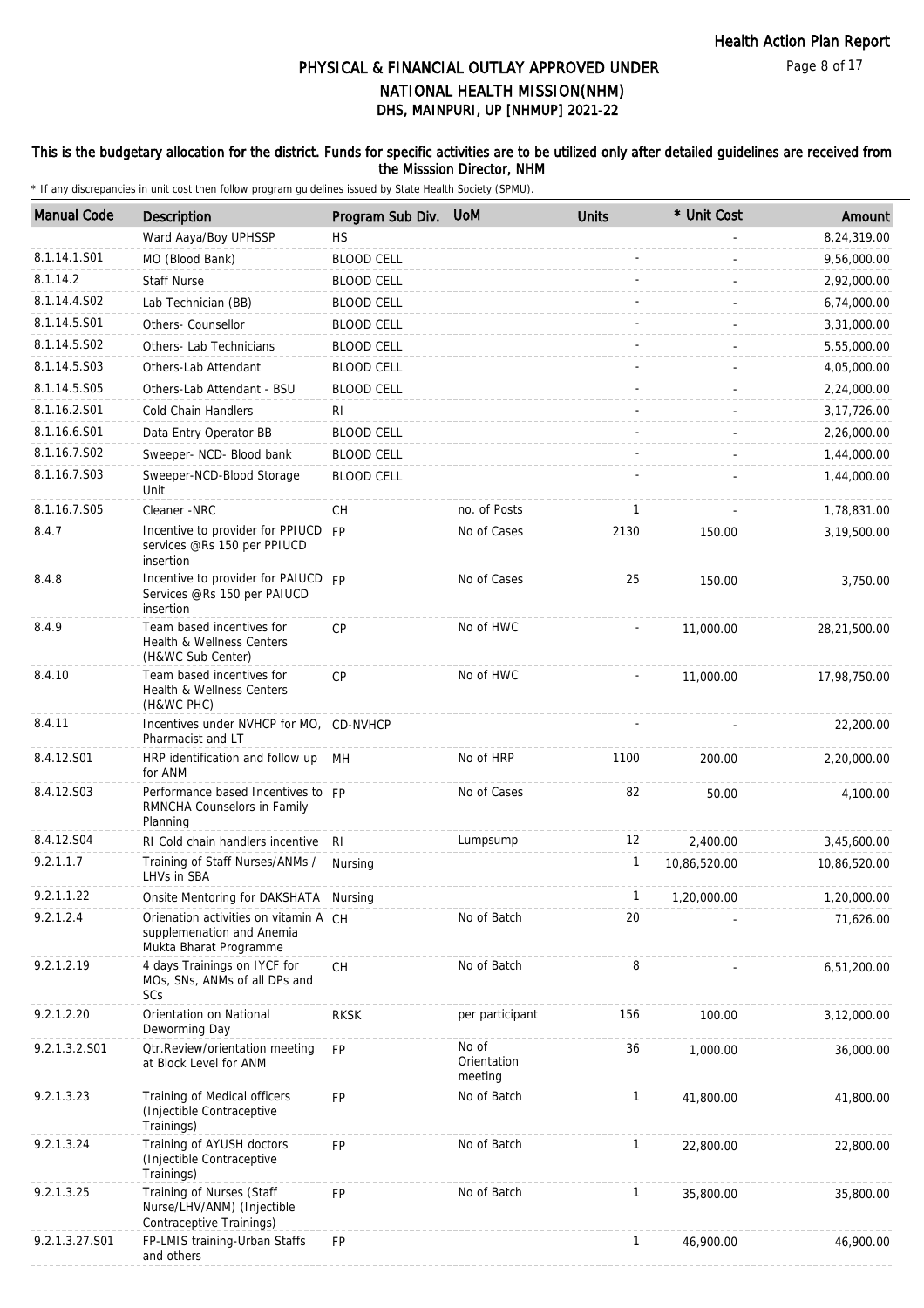### This is the budgetary allocation for the district. Funds for specific activities are to be utilized only after detailed guidelines are received from the Misssion Director, NHM

| <b>Manual Code</b> | Description                                                                                                    | Program Sub Div. | <b>UoM</b>            | <b>Units</b> | * Unit Cost | Amount      |
|--------------------|----------------------------------------------------------------------------------------------------------------|------------------|-----------------------|--------------|-------------|-------------|
| 9.2.1.3.27.S02     | FP-LMIS training- ASHA Sangni<br>Refresher                                                                     | <b>FP</b>        |                       | 2            | 4.900.00    | 9,800.00    |
| 9.2.1.4.13.C       | Any other (please specify) Kishor RKSK<br>Swasyhya Manch                                                       |                  | No of Events          | 20           | 5,000.00    | 1,00,000.00 |
| 9.2.1.7.1.S01      | Training under Immunisation-<br><b>CCH</b>                                                                     | R <sub>l</sub>   | Lumpsump              |              |             | 41,000.00   |
| 9.2.1.7.1.S02      | Training under Immunisation-<br>Data Handler                                                                   | RI.              | Lumpsump              |              |             | 4,500.00    |
| 9.2.1.7.1.S03      | Training under Immunisation-<br>Health Worker                                                                  | RI               | Lumpsump              |              |             | 3,23,400.00 |
| 9.2.2.6.3          | Kayakalp Trainings                                                                                             | QA               | <b>Districts</b>      | $\mathbf{1}$ | 33,000.00   | 33,000.00   |
| 9.2.2.7.2          | Training cum review meeting for MIS<br>HMIS & MCTS at District level                                           |                  | No of<br>Participants |              |             | 45,540.00   |
| 9.2.2.7.3          | Training cum review meeting for MIS<br>HMIS & MCTS at Block level                                              |                  | No of<br>Participants |              |             | 1,62,000.00 |
| 9.2.2.8.2          | Multi-skilling of ASHA, MPW ay<br>HWCs (SHC & PHC)                                                             | CP               | Lumpsump              |              |             | 9,80,000.00 |
| 9.2.2.8.5.S01      | Training of MPW and Asha                                                                                       | <b>CP</b>        |                       |              |             | 3,40,000.00 |
| 9.2.2.8.5.S02      | Training of MO and SN                                                                                          | <b>CP</b>        |                       |              |             | 5,95,000.00 |
| 9.2.2.8.5.S03      | Cost of Yoga Sessions                                                                                          | <b>CP</b>        |                       |              |             | 3,42,750.00 |
| 9.2.3.1.5          | Data Managers (2days)                                                                                          | CD-IDSP          |                       |              |             | 18,400.00   |
| 9.2.3.2.1          | Training / Capacity Building<br>(Malaria)                                                                      | CD-NVBDCP        |                       |              |             | 37,800.00   |
| 9.2.3.4.1          | Trainings under RNTCP                                                                                          | CD-RNTCP         |                       |              |             | 2,30,000.00 |
| 9.2.3.5.5          | 1 day training of DEO of the<br>Treatment sites (MTC/TCs)                                                      | CD-NVHCP         |                       |              |             | 3,000.00    |
| 9.2.4.2.1          | Training of PHC Medical Officers,<br>Nurses, Paramedical Workers &<br>Other Health Staff working<br>under NMHP | NCD-NMHP         | No of Distrcts        | $\mathbf{1}$ |             | 50,000.00   |
| 9.2.4.3.1          | Training of doctors and staff at<br>DH Level under NPHCE                                                       | NCD-NPHCE        |                       | $\mathbf{1}$ |             | 40,000.00   |
| 9.2.4.4.1          | Trainings for District Tobacco<br><b>Control Centre</b>                                                        | NCD-NTCP         |                       | $\mathbf{1}$ |             | 1,00,000.00 |
| 9.2.4.5.2          | District NCD Cell                                                                                              | NCD-NPCDCS       |                       | $\mathbf{1}$ |             | 2,00,000.00 |
| 9.2.4.9            | Trainings of Medical Officers,<br>Health Workers and Programme<br>officers under NPCCHH                        | NCD-NPCCHH       |                       | 1            |             | 70,000.00   |
| 9.5.29.13.S04.02   | Scaling up Nurse Mentoring<br>Program Honorarium                                                               | Nursing          |                       | 1            |             | 5,40,000.00 |
| 9.5.29.13.S04.03   | Scaling up Nurse Mentoring<br>Program Yearly TA DA                                                             | Nursing          |                       | $\mathbf{1}$ |             | 27,000.00   |
| 9.5.29.13.S04.04   | Scaling up Nurse Mentoring<br>Program Register                                                                 | Nursing          |                       | 1            |             | 2,250.00    |
| 9.2.3.6.1          | Trainings of Medical Officers and<br>Health Workers under NRCP                                                 | CD-NRCP          |                       |              |             | 72,450.00   |
| 10.1.1.S01         | Community Base Maternal death MH<br>Review                                                                     |                  | No of CBMDR           | 112          |             | 67,200.00   |
| 10.1.1.S02         | Incentive for 1st Responder<br>Maternal Death                                                                  | MН               | No of<br>Responder    | 34           |             | 34,000.00   |
| 10.1.2             | Child Death Review                                                                                             | <b>CH</b>        | No of Distrcts        | $\mathbf{1}$ |             | 7,10,550.00 |
| 10.3.1.2           | Sentinel surveillance Hospital<br>recurrent                                                                    | CD-NVBDCP        |                       |              |             | 1,00,000.00 |
| 11.1.2.4.S01       | Celebration of New Born Care<br>Week                                                                           | <b>IEC</b>       | No of Distrcts        |              | 25,000.00   | 25,000.00   |
| 11.1.2.4.S02       | Celebration of Breastfeeding<br>Week                                                                           | IEC              |                       |              | 40,000.00   | 40,000.00   |
| 11.2.1.1           | Media Mix of Mid Media/ Mass<br>Media                                                                          | <b>IEC</b>       |                       | 10           |             | 1,10,000.00 |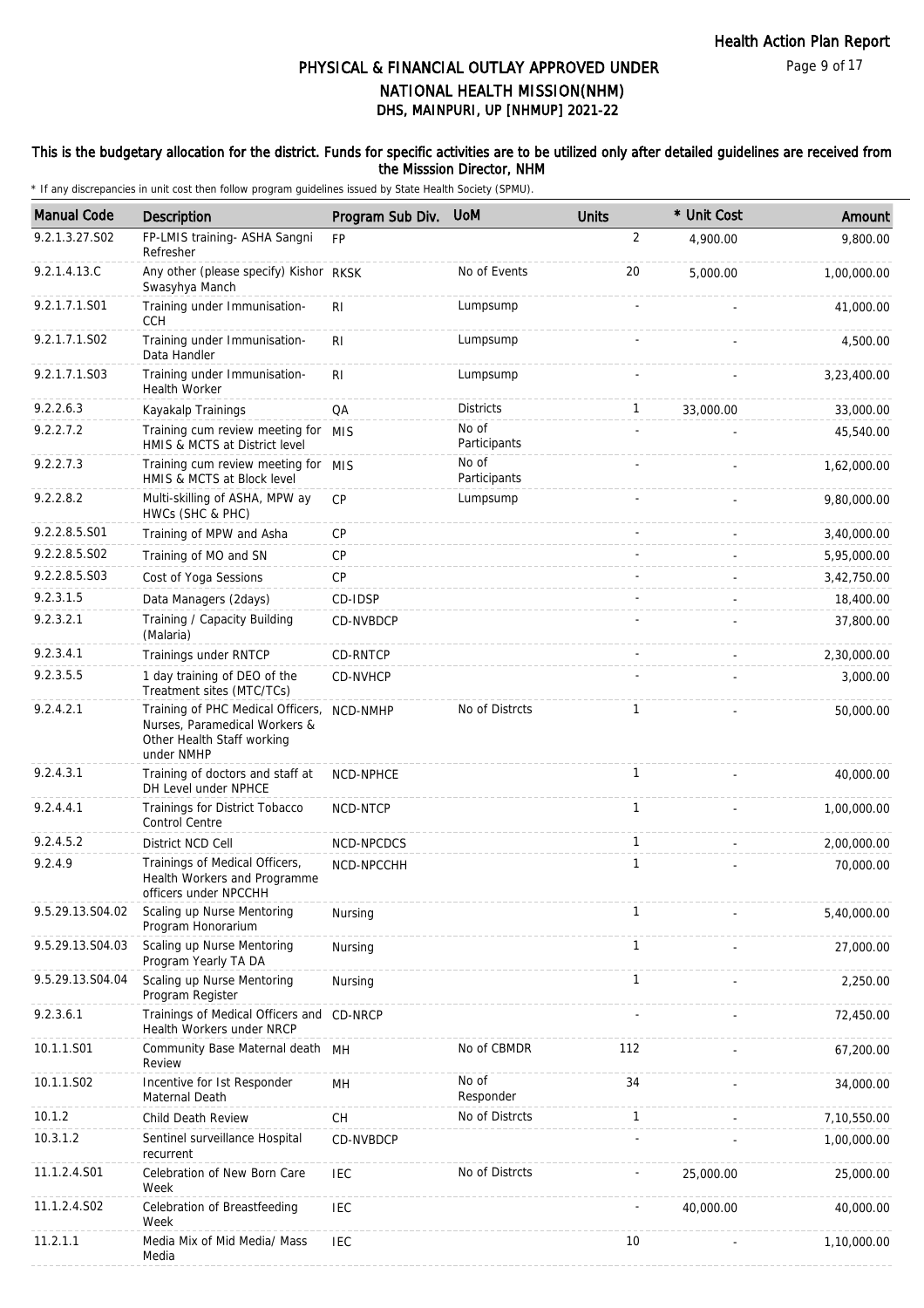Page 10 of 17

# DHS, MAINPURI, UP [NHMUP] 2021-22 PHYSICAL & FINANCIAL OUTLAY APPROVED UNDER NATIONAL HEALTH MISSION(NHM)

### This is the budgetary allocation for the district. Funds for specific activities are to be utilized only after detailed guidelines are received from the Misssion Director, NHM

| <b>Manual Code</b> | Description                                                                                                                                                 | Program Sub Div.  | <b>UoM</b>          | <b>Units</b> | * Unit Cost | Amount       |
|--------------------|-------------------------------------------------------------------------------------------------------------------------------------------------------------|-------------------|---------------------|--------------|-------------|--------------|
| 11.1.3.1           | Media Mix of Mid Media/ Mass<br>Media                                                                                                                       | <b>IEC</b>        |                     |              |             | 27,000.00    |
| 11.1.3.3           | IEC & promotional activities for<br>World Population Day<br>celebration                                                                                     | <b>FP</b>         | No of Events        | 10           |             | 1,61,000.00  |
| 11.1.3.4           | IEC & promotional activities for<br>Vasectomy Fortnight celebration                                                                                         | <b>FP</b>         | No of Events        | 10           |             | 1,01,000.00  |
| 11.1.3.6           | Any Other IEC/BCC activities FP                                                                                                                             | <b>IEC</b>        |                     | $\sim$       |             | 16,835.00    |
| 11.1.5.2           | Any other IEC/BCC activities<br>(Wall Painting, Banner & Poster)                                                                                            | R <sub>1</sub>    | Lumpsump            |              |             | 1,80,090.00  |
| 11.1.6.1.S01       | Creating awareness on declining FP<br>sex ratio issue (PNDT)- Block<br>Level                                                                                |                   | No of Events        | 9            | 10,000.00   | 90,000.00    |
| 11.1.6.1.S02       | Creating awareness on declining FP<br>sex ratio issue (PNDT)- District<br>Level                                                                             |                   | No of Events        | $\mathbf{1}$ | 25,000.00   | 25,000.00    |
| 11.1.7.1           | Health Education & Publicity for<br><b>NIDDCP</b>                                                                                                           | NCD-NIDDCP        | <b>Districts</b>    |              |             | 13,000.00    |
| 11.10.1.S04        | <b>VBD Promotional Activities</b>                                                                                                                           | <b>BLOOD CELL</b> |                     |              |             | 15,000.00    |
| 11.2.4             | IEC activities for Health &<br>Wellness centre (H&WC)                                                                                                       | <b>CP</b>         |                     |              |             | 41,50,000.00 |
| 11.3.4             | IEC/BCC under NRCP: Rabies<br>Awareness and DO'S and Don'ts<br>in the event of Animal Bites                                                                 | CD-NRCP           |                     |              |             | 3,31,402.00  |
| 11.3.6             | <b>IEC/BCC under NVHCP</b>                                                                                                                                  | <b>CD-NVHCP</b>   |                     |              |             | 20,000.00    |
| 11.4.6             | <b>IEC/BCC under NOHP</b>                                                                                                                                   | NCD-NPCDCS        |                     | $\mathbf{1}$ |             | 5,00,000.00  |
| 11.4.7             | <b>IEC on Climate Sensitive</b><br>Diseases at Block, District and<br>State level - Air pollution, Heat<br>and other relevant Climate<br>Sensitive diseases | NCD-NPCCHH        |                     | 1            |             | 1,00,000.00  |
| 11.2.7.4           | Places covered with hoardings/<br>bill boards/ signage etc.                                                                                                 | <b>IEC</b>        |                     |              | 4,500.00    | 4,86,000.00  |
| 11.2.7.5           | Usage of Folk media such as<br>Nukkad Natak/ mobile audio<br>visual services/ local radio etc.                                                              | <b>IEC</b>        |                     |              |             | 1.62.000.00  |
| 11.2.7.7           | State-level IEC Campaigns/Other IEC<br><b>IEC Campaigns</b>                                                                                                 |                   |                     |              |             | 2,75,000.00  |
| 11.3.1.1           | <b>IEC/BCC</b> for Malaria                                                                                                                                  | CD-NVBDCP         |                     |              |             | 35,000.00    |
| 11.3.1.2           | IEC/BCC for Social mobilization<br>(Dengue and Chikungunya)                                                                                                 | CD-NVBDCP         |                     |              |             | 20,000.00    |
| 11.3.2.1           | IEC/BCC: Mass media, Outdoor<br>media, Rural media, Advocacy<br>media for NLEP                                                                              | CD-NLEP           |                     |              |             | 98,000.00    |
| 11.3.3.1           | ACSM (State & district)                                                                                                                                     | <b>CD-RNTCP</b>   |                     |              |             | 1,10,000.00  |
| 11.3.3.2           | TB Harega Desh Jeetega<br>Compaign                                                                                                                          | CD-RNTCP          |                     |              |             | 10,000.00    |
| 11.4.2.1           | Translation of IEC material and<br>distribution                                                                                                             | NCD-NMHP          | No of Distrcts      | $\mathbf{1}$ |             | 4,00,000.00  |
| 11.4.3.2           | Celebration of days-ie<br>International Day for older<br>persons                                                                                            | NCD-NPHCE         |                     | $\mathbf{1}$ |             | 2,00,000.00  |
| 11.4.4.1           | <b>IEC/SBCC for NTCP</b>                                                                                                                                    | NCD-NTCP          |                     | 1            |             | 7,00,000.00  |
| 11.4.5.2           | IEC/BCC for District NCD Cell                                                                                                                               | NCD-NPCDCS        | No of Distrcts      | $\mathbf{1}$ |             | 3,00,000.00  |
| 11.4.5.3           | IEC/BCC activities for Universal<br>Screening of NCDs                                                                                                       | NCD-NPCDCS        | No of Sub<br>Centre | $\mathbf{1}$ |             | 10,15,000.00 |
| 11.2.7.2           | <b>Targeting Naturally Occurring</b><br>Gathering of People/ Health Mela                                                                                    | <b>IEC</b>        |                     |              |             | 5,91,000.00  |
| 12.1.1.1           | Printing of MDR formats                                                                                                                                     | MH                | No of format        | 130          |             | 3,900.00     |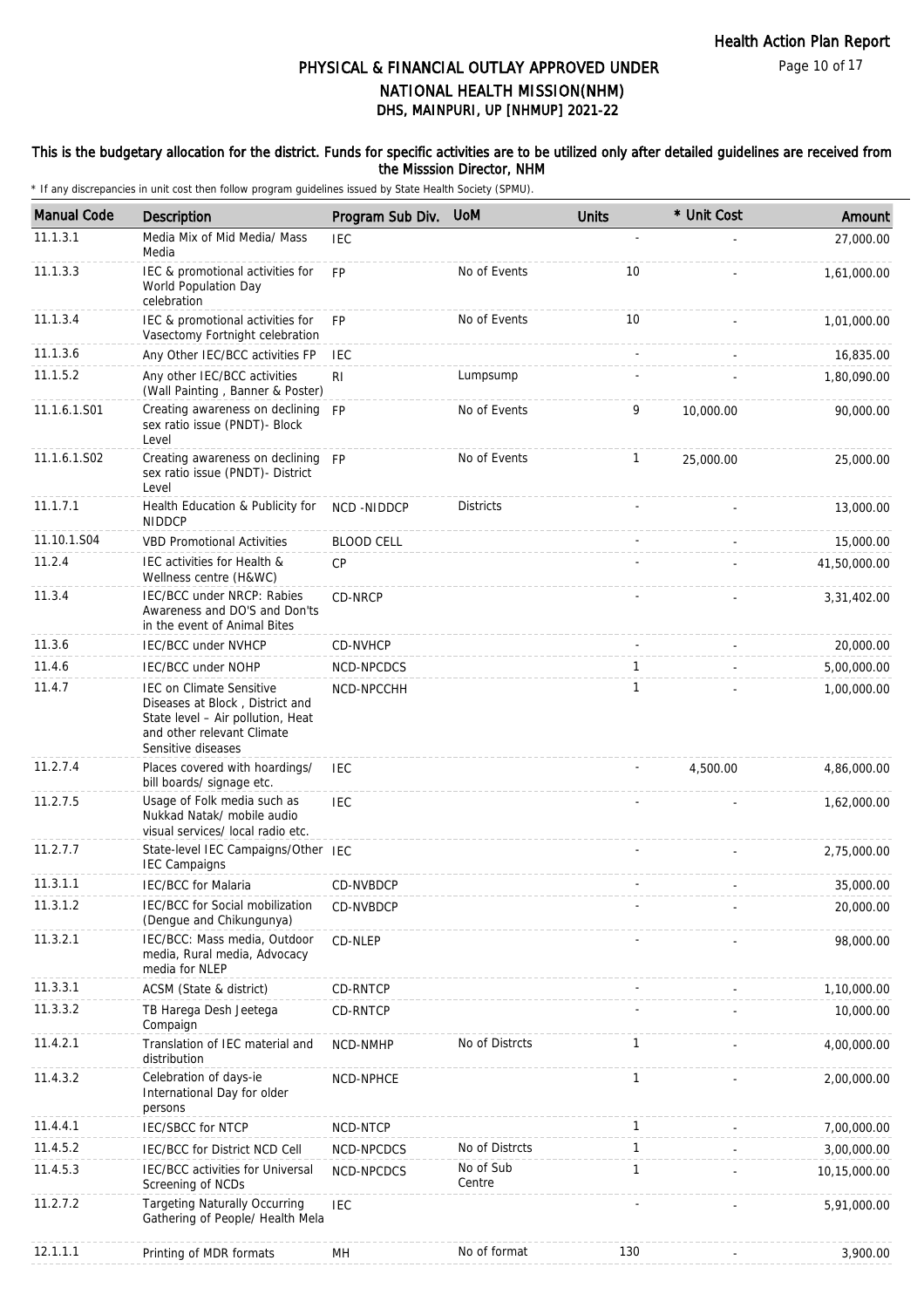### This is the budgetary allocation for the district. Funds for specific activities are to be utilized only after detailed guidelines are received from the Misssion Director, NHM

| <b>Manual Code</b> | <b>Description</b>                                                                                                                                         | Program Sub Div.  | <b>UoM</b>                    | <b>Units</b> | * Unit Cost | Amount       |
|--------------------|------------------------------------------------------------------------------------------------------------------------------------------------------------|-------------------|-------------------------------|--------------|-------------|--------------|
| 12.1.1.2           | Printing of MCP cards, safe<br>motherhood booklets etc.                                                                                                    | MH                | No of MCP<br>card             | 69000        |             | 11,73,000.00 |
| 12.1.1.3           | Printing of labor room registers<br>and casesheets/ LaQshya related<br>printing                                                                            | MH                | No of Case<br>sheet           | 29000        |             | 2,90,000.00  |
| 12.1.1.4           | Printing cost for MAA<br>programme                                                                                                                         | СH                | No of Distrcts                | $\mathbf{1}$ |             | 21,108.00    |
| 12.1.1.5           | Any other (Printing of CAC<br>Format)                                                                                                                      | <b>FP</b>         | No of format                  | 250          |             | 37,500.00    |
| 12.1.2.4           | Printing of Child Death Review<br>formats                                                                                                                  | <b>CH</b>         | No of format                  | 64575        |             | 32,288.00    |
| 12.1.2.5           | Printing of compliance cards and CH<br>reporting formats for National<br>Iron Plus Initiative-for 6-59<br>months age group and for 5-10<br>years age group |                   | No of Register<br>/ Formats   | $\mathbf{1}$ |             | 22,867.00    |
| 12.1.2.6           | Printing of IEC materials and<br>reporting formats etc. for<br>National Deworming Day                                                                      | <b>RKSK</b>       |                               | 11958        |             | 7,56,580.00  |
| 12.1.2.7           | Printing of IEC Materials and<br>monitoring formats for IDCF                                                                                               | CH                | No of Distrcts                | $\mathbf{1}$ |             | 1,18,000.00  |
| 12.1.2.10          | Printing (SNCU data<br>management)                                                                                                                         | <b>CH</b>         | No of Units                   | $\mathbf{1}$ |             | 1,00,000.00  |
| 12.1.2.11          | Printing of HBNC referral cards<br>and other formats                                                                                                       | <b>CH</b>         | No of format                  | 315417       |             | 1,57,709.00  |
| 12.1.3.3           | Printing of FP Manuals,<br>Guidelines, etc.                                                                                                                | <b>FP</b>         | Lumpsump                      | $\mathbf{1}$ |             | 1,34,115.00  |
| 12.1.6.1           | Printing and dissemination of<br>Immunization cards, tally sheets,<br>monitoring forms etc.                                                                | R <sub>l</sub>    | No of<br><b>Benificieries</b> | 66658        |             | 6,66,580.00  |
| 12.3.4             | Printing for formats/registers<br>under NVHCP                                                                                                              | <b>CD-NVHCP</b>   |                               |              |             | 5,500.00     |
| 12.3.5.1           | Printing of form P,L, S under<br>IDSP progrm                                                                                                               | CD-IDSP           |                               |              |             | 37,856.00    |
| 12.3.6             | Printing fo formats for<br>monitoring and surrveilence<br><b>NRCP</b>                                                                                      | CD-NRCP           |                               |              |             | 41,310.00    |
| 12.2.8.S02         | Printing of Sub Centre and<br><b>VHSNC Register</b>                                                                                                        | CP                |                               |              |             | 1,20,360.00  |
| 12.2.2.1           | Printing of ASHA diary                                                                                                                                     | CP                | No of ASHA &<br>AF            |              |             | 3,64,700.00  |
| 12.2.2.2           | Printing of ASHA Modules and<br>formats                                                                                                                    | <b>CP</b>         | Lumpsump                      |              |             | 74,420.00    |
| 12.2.2.3           | Printing of CBAC format                                                                                                                                    | CP                |                               |              |             | 16,59,430.00 |
| 12.2.3.1           | Printing of cards for screening of<br>children for hemoglobinopathies                                                                                      | <b>BLOOD CELL</b> | Lumpsump                      |              |             | 25,000.00    |
| 12.2.4.1           | Printing of HMIS Formats                                                                                                                                   | <b>MIS</b>        | Lumpsump                      |              |             | 47,634.00    |
| 12.2.4.3           | Printing of MCTS follow-up<br>formats/ services due list/ work<br>plan                                                                                     | <b>MIS</b>        | No of ASHA                    | 1562         |             | 56,228.00    |
| 12.2.5.1           | Printing Activites for Ayushman<br>Bharat H&WC                                                                                                             | <b>CP</b>         | No.of Register                |              |             | 14,700.00    |
| 12.3.1.3           | Printing of recording and<br>reporting forms/registers for<br>Malaria                                                                                      | CD-NVBDCP         |                               |              |             | 25,000.00    |
| 12.3.2.1           | Printing works                                                                                                                                             | CD-NLEP           |                               |              |             | 25,000.00    |
| 12.3.3.1           | Printing (ACSM)                                                                                                                                            | CD-RNTCP          |                               |              |             | 2,60,000.00  |
| 12.3.3.2           | Printing                                                                                                                                                   | CD-RNTCP          |                               |              |             | 2,00,000.00  |
| 12.4.4.1           | Printing of Challan Books under<br><b>NTCP</b>                                                                                                             | NCD-NTCP          |                               | 1            |             | 21,000.00    |
| 12.4.5.1           | Patient referral cards at PHC                                                                                                                              | NCD-NPCDCS        | No of PHC                     | $\mathbf{1}$ |             | 1,37,500.00  |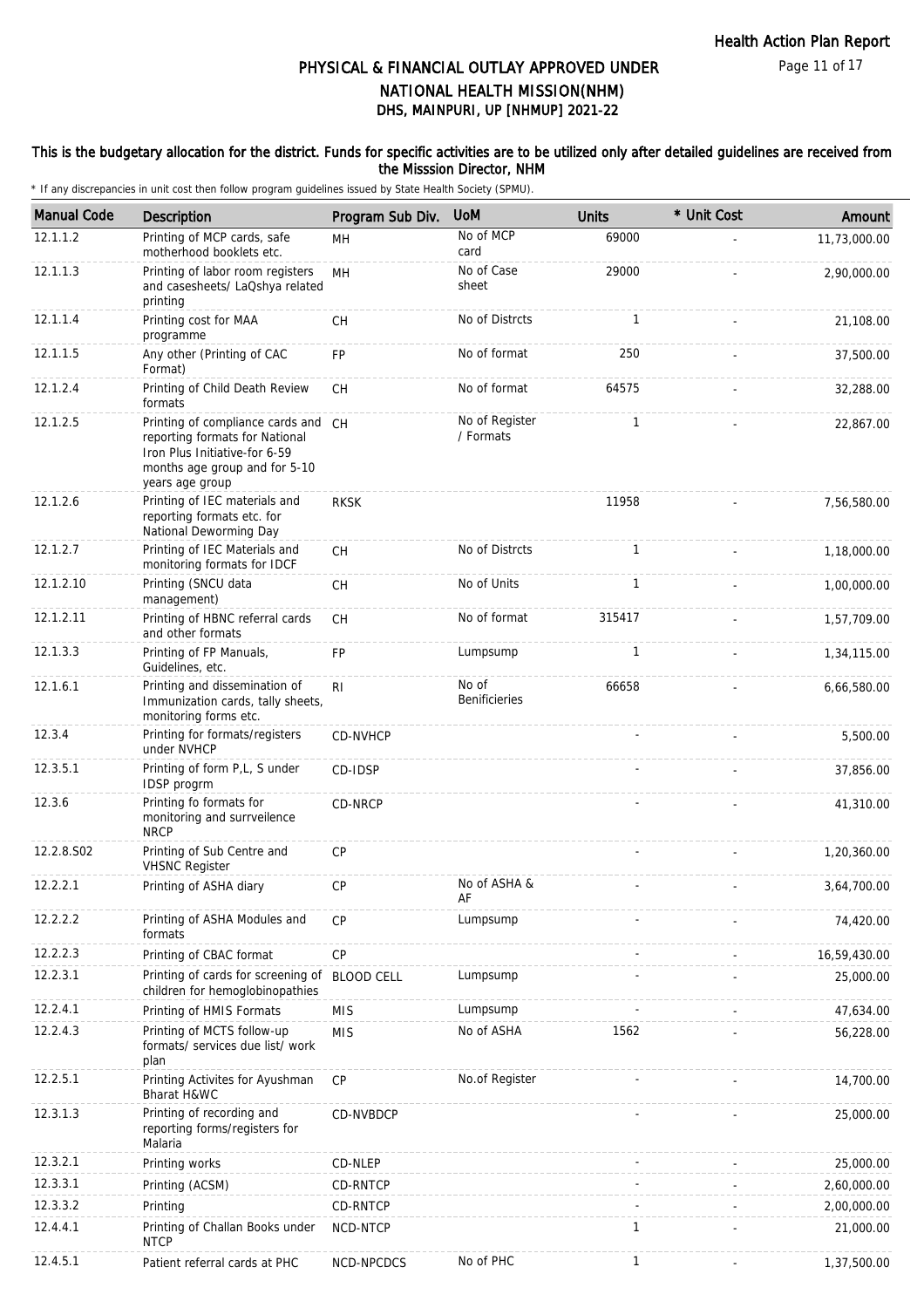Page 12 of 17

# DHS, MAINPURI, UP [NHMUP] 2021-22 PHYSICAL & FINANCIAL OUTLAY APPROVED UNDER NATIONAL HEALTH MISSION(NHM)

### This is the budgetary allocation for the district. Funds for specific activities are to be utilized only after detailed guidelines are received from the Misssion Director, NHM

| <b>Manual Code</b> | Description                                                                                                         | Program Sub Div. | <b>UoM</b>                              | <b>Units</b>   | * Unit Cost    | Amount       |
|--------------------|---------------------------------------------------------------------------------------------------------------------|------------------|-----------------------------------------|----------------|----------------|--------------|
|                    | Level                                                                                                               |                  |                                         |                |                |              |
| 12.4.5.2           | Patient referral cards at Sub-<br>centre level                                                                      | NCD-NPCDCS       |                                         |                |                | 2,53,750.00  |
| 12.4.5.3           | Printing activities for Universal<br>Screening of NCDs - printing of<br>cards and modules                           | NCD-NPCDCS       |                                         | $\mathbf{1}$   |                | 10,15,000.00 |
| 13.2.1             | Assessments                                                                                                         | QA               | No of Units                             |                | 8,000.00       | 16,000.00    |
| 13.2.2             | Kayakalp Awards                                                                                                     | QA               |                                         | 8              |                | 8,00,000.00  |
| 14.1.1.3.S03       | District Logistic Manager                                                                                           | FP               |                                         | $\mathbf{1}$   |                | 4,63,050.00  |
| 14.2.3.S02         | Implementation of FP-LMIS<br>District-Transportation Cost                                                           | <b>FP</b>        | Yearly                                  | $\mathbf{1}$   | 74,973.00      | 74,973.00    |
| 14.2.4.1           | Alternative vaccine delivery in<br>hard to reach areas                                                              | R <sub>l</sub>   | No of Session                           | 5400           | 200.00         | 10,80,000.00 |
| 14.2.5             | Alternative Vaccine Delivery in<br>other areas                                                                      | RI               | No of Session                           | 24276          | 90.00          | 21,84,840.00 |
| 14.2.6             | POL for vaccine delivery from<br>State to district and from district<br>to PHC/CHCs                                 | R <sub>l</sub>   | <b>Districts</b>                        | 1              | 2,00,000.00    | 2,00,000.00  |
| 14.2.7             | Cold chain maintenance                                                                                              | RI.              | No of Points                            |                | $\overline{a}$ | 32,000.00    |
| 14.2.11            | Vehicle Hiring (NTEP)                                                                                               | CD-RNTCP         |                                         |                |                | 88,000.00    |
| 14.2.13            | Sample transportation cost<br>under NVHCP                                                                           | CD-NVHCP         |                                         |                |                | 12,000.00    |
| 14.2.14.S01        | Other Oprational Cost for State,<br>Regional and District Drug Ware<br>Houses                                       | R <sub>l</sub>   |                                         |                |                | 11,42,148.00 |
| 15.4.2             | Reimbursement for cataract<br>operation for NGO and Private<br>Practitioners                                        | <b>NCD-NPCB</b>  | No of Cases                             |                |                | 4,79,040.00  |
| 15.3.3.3           | Private Provider Incentive                                                                                          | CD-RNTCP         |                                         |                |                | 3,76,000.00  |
| 15.3.1.2           | Inter-sectoral convergence                                                                                          | CD-NVBDCP        |                                         |                |                | 7,000.00     |
| 16.1.1.1.1         | State                                                                                                               | <b>PM</b>        |                                         | 29             |                | 8,700.00     |
| 16.1.1.4           | Prepare detailed operational plan RBSK<br>for RBSK across districts<br>(including cost of plan)                     |                  | No of Block                             | 9              | 500.00         | 4,500.00     |
| 16.1.1.6           | To develop micro plan at sub-<br>centre level                                                                       | R <sub>l</sub>   | No of Sub<br>Centre                     | 203            | 100.00         | 20,300.00    |
| 16.1.1.7           | For consolidation of micro plans RI<br>at block level                                                               |                  | No of Block                             | 14             | 1,000.00       | 14,000.00    |
| 16.1.2.1.6         | Review meetings/ workshops<br>under RKSK                                                                            | <b>RKSK</b>      |                                         | $\overline{2}$ |                | 10,000.00    |
| 16.1.2.1.7         | RBSK Convergence/Monitoring<br>meetings                                                                             | <b>RBSK</b>      | No of<br>Meetings                       | 3              | 500.00         | 13,500.00    |
| 16.1.2.1.14        | Quarterly review meetings<br>exclusive for RI at district level<br>with Block MOs, CDPO, and<br>other stake holders | R <sub>l</sub>   | No. of<br>Participants                  | 240            |                | 24,000.00    |
| 16.1.2.1.15        | Quarterly review meetings<br>exclusive for RI at block level                                                        | R <sub>l</sub>   | Lumpsump                                |                |                | 42,000.00    |
| 16.1.2.1.16        | <b>IDSP Meetings</b>                                                                                                | CD-IDSP          |                                         |                |                | 6,000.00     |
| 16.1.2.1.22        | Monthly meeting with the<br>hospital staff                                                                          | NCD-NTCP         |                                         | 1              |                | 48,000.00    |
| 16.1.2.1.24        | Sensitization workshop/ Meeting<br>of the State Program Officers<br>and District level Health Officers              | NCD-NPCCHH       |                                         | $\mathbf{1}$   |                | 25,000.00    |
| 16.1.2.1.28.S01    | District Level MDR Review<br>Meeting                                                                                | MH               | No of District<br>level MDR<br>meetings | 6              |                | 18,000.00    |
| 16.1.2.2.3         | State/ District Quality Assurance<br>Unit (Monitoring & Supervision)                                                | QA               |                                         |                |                | 3,60,000.00  |
| 16.1.2.2.12        | District NCD Cell                                                                                                   | NCD-NPCDCS       |                                         | $\mathbf{1}$   |                | 2,00,000.00  |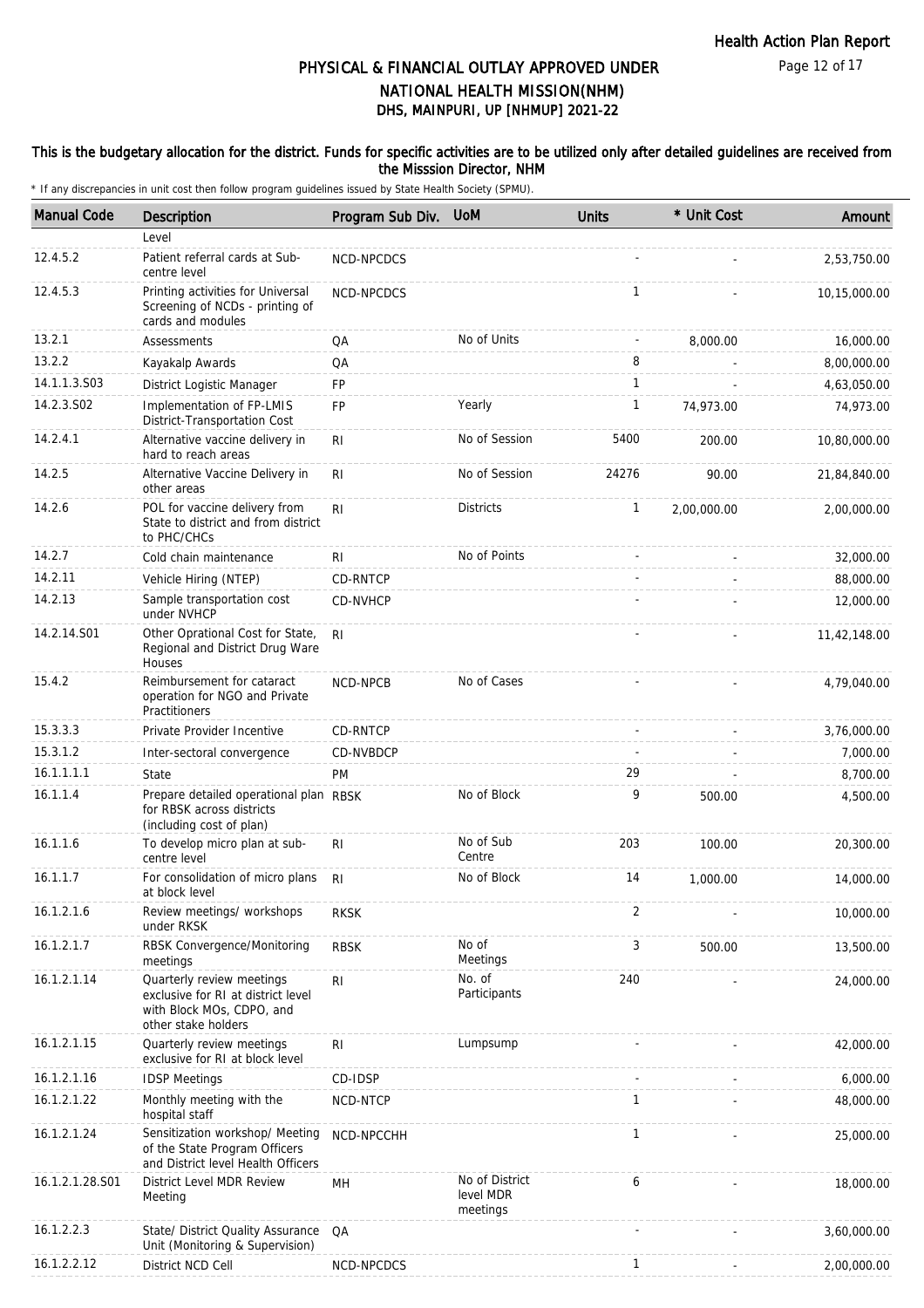### This is the budgetary allocation for the district. Funds for specific activities are to be utilized only after detailed guidelines are received from the Misssion Director, NHM

| <b>Manual Code</b> | Description                                                                                                                                           | Program Sub Div. | <b>UoM</b>                                              | <b>Units</b> | * Unit Cost | Amount       |
|--------------------|-------------------------------------------------------------------------------------------------------------------------------------------------------|------------------|---------------------------------------------------------|--------------|-------------|--------------|
| 16.1.2.2.13        | Supervision and Monitoring                                                                                                                            | CD-RNTCP         |                                                         |              |             | 4,00,000.00  |
| 16.1.2.2.16        | Monitoring and Surveillance<br>(review meetings, Travel) under<br><b>NRCP</b>                                                                         | CD-NRCP          |                                                         |              |             | 50,000.00    |
| 16.1.2.S01         | Operational Cost and Mobilty<br>Support for District FPLMIS<br>Managers                                                                               | FP               | <b>Districts</b>                                        | 1            |             | 1,20,000.00  |
| 16.1.3.1.1         | Mobility Support for SPMU/State                                                                                                                       | ME               |                                                         |              |             | 54,000.00    |
| 16.1.3.1.13        | Vehicle Operation (POL) (NTEP)                                                                                                                        | CD-RNTCP         |                                                         |              |             | 6,85,000.00  |
| 16.1.3.1.14        | Vehicle hiring (NTEP)                                                                                                                                 | CD-RNTCP         |                                                         |              |             | 5,94,000.00  |
| 16.1.3.1.18.2      | Hiring of Operational Vehicle<br>under NTCP                                                                                                           | NCD-NTCP         |                                                         | $\mathbf{1}$ |             | 4,80,000.00  |
| 16.1.3.3.1         | PM activities for World<br>Population Day' celebration<br>(Only mobility cost): funds<br>earmarked for district level<br>activities                   | FP               | No of Events                                            | $\mathbf{1}$ | 20,000.00   | 20,000.00    |
| 16.1.3.3.2         | PM activities for Vasectomy<br>Fortnight celebration (Only<br>mobility cost): funds earmarked<br>for district level activities                        | FP               | No of Events                                            | $\mathbf{1}$ | 5,000.00    | 5,000.00     |
| 16.1.3.3.3.S01     | Mobility Support for District -<br>M&E                                                                                                                | ME               | 02 Taxis hired<br>at Dist. for SS<br>@33000/Vehic<br>le | 24           | 33,000.00   | 7,92,000.00  |
| 16.1.3.3.3.S03     | Mobilty Support for CHO TA/DA                                                                                                                         | <b>CP</b>        | No. of CHO                                              |              | 500.00      | 5,13,000.00  |
| 16.1.3.3.5         | Mobility Costs for ASHA<br>Resource Centre/ASHA<br>Mentoring Group (Kindly Specify)                                                                   | CP               |                                                         |              |             | 10,000.00    |
| 16.1.3.3.7         | Mobility Support for supervision<br>for district level officers.                                                                                      | R <sub>l</sub>   | No of Distrcts                                          |              |             | 2,50,000.00  |
| 16.1.3.3.8         | MOBILITY: Travel Cost, POL,<br>etc. during outbreak<br>investigations and field visits for<br>monitoring programme activities<br>at DSU on need basis | CD-IDSP          |                                                         |              |             | 2,70,000.00  |
| 16.1.3.3.9         | Monitoring, Evaluation &<br>Supervision & Epidemic<br>Preparedness (Only Mobility<br>Expenses)                                                        |                  |                                                         |              |             | 1,98,000.00  |
| 16.1.3.3.10        | Travel expenses - Contractual<br>Staff at District level                                                                                              | CD-NLEP          |                                                         |              |             | 25,000.00    |
| 16.1.3.3.11        | Mobility Support: District Cell                                                                                                                       | CD-NLEP          |                                                         |              |             | 1,50,000.00  |
| 16.1.3.3.13        | Miscellaneous/ Travel                                                                                                                                 | NCD-NMHP         |                                                         | $\mathbf{1}$ |             | 5,00,000.00  |
| 16.1.3.3.14        | <b>Enforcement Squads</b>                                                                                                                             | NCD-NTCP         |                                                         | $\mathbf{1}$ |             | 10,000.00    |
| 16.1.3.3.16        | District NCD Cell (TA, DA, POL)                                                                                                                       | NCD-NPCDCS       |                                                         | $\mathbf{1}$ |             | 2,00,000.00  |
| 16.1.3.3.17.S01    | Mission Parivar Vikas Campaign                                                                                                                        | FP               | No of<br>Campaign                                       | 28           | 1,000.00    | 28,000.00    |
| 16.1.3.3.17.S04    | Mobility Support for District<br>Maternal Health Consultant                                                                                           | MH               | No fo<br>Mentoring &<br>Support visit                   | 12           |             | 1,20,000.00  |
| 16.1.3.4.1         | PM activities for World<br>Population Day' celebration<br>(Only mobility cost): funds<br>earmarked for block level<br>activities                      | <b>FP</b>        | No of Events                                            | 9            | 1,000.00    | 9,000.00     |
| 16.1.3.4.2         | PM activities for Vasectomy<br>Fortnight celebration (Only<br>mobility cost): funds earmarked<br>for block level activities                           | <b>FP</b>        | No of Events                                            | 9            | 1,000.00    | 9,000.00     |
| 16.1.3.4.3.S01     | Mobility for Supportive                                                                                                                               | ME               | 01 Taxi hired<br>at Block level                         |              | 33,000.00   | 35,64,000.00 |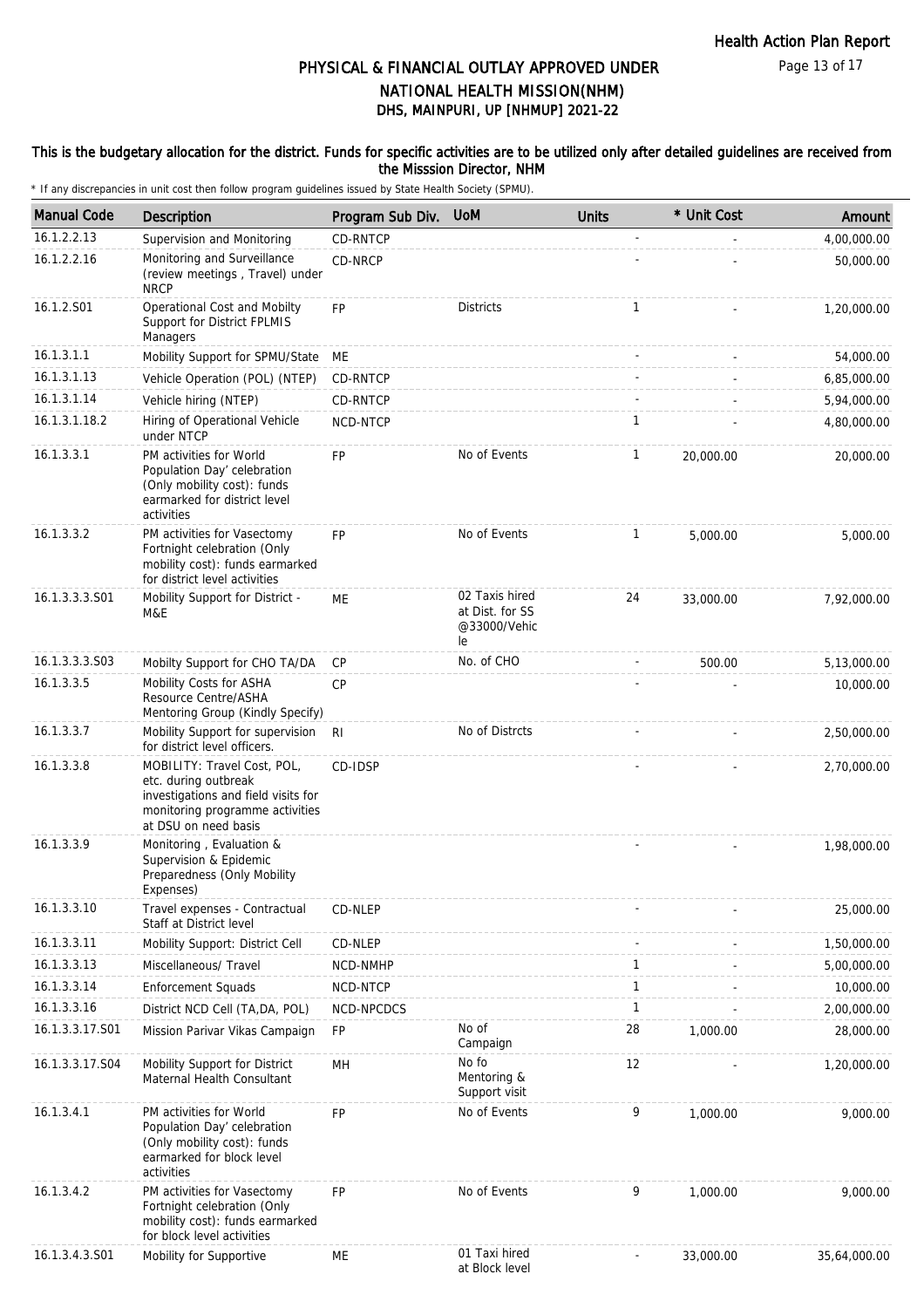### This is the budgetary allocation for the district. Funds for specific activities are to be utilized only after detailed guidelines are received from the Misssion Director, NHM

| <b>Manual Code</b> | Description                                                                                       | Program Sub Div. | <b>UoM</b>                                     | <b>Units</b> | * Unit Cost | Amount       |
|--------------------|---------------------------------------------------------------------------------------------------|------------------|------------------------------------------------|--------------|-------------|--------------|
|                    | Supervision At Block Level-M&E                                                                    |                  | for SS<br>@33000/Vehic<br>le                   |              |             |              |
| 16.1.3.4.3.S02     | Mobility Support &<br>Commnication cost for BCPM                                                  | <b>CP</b>        | No. of BCPM                                    |              | 5,100.00    | 5,50,800.00  |
| 16.1.3.4.5.S01     | Communication Cost for HWC<br>Staff                                                               | CP               |                                                |              |             | 4,27,500.00  |
| 16.1.4.1.1         | JSY Administrative Expenses                                                                       | MН               | As per<br>Deliveries<br>Load                   |              |             | 18,36,160.00 |
| 16.1.4.1.5         | Office expenses on telephone,<br>fax, Broadband Expenses &<br>Other Miscellaneous<br>Expenditures | CD-IDSP          |                                                |              |             | 1,68,000.00  |
| 16.1.4.1.10        | Office Operation (Miscellaneous) CD-RNTCP                                                         |                  |                                                |              |             | 2,47,500.00  |
| 16.1.4.1.11        | Tobacco Cessation Centre (TCC): NCD-NTCP<br>Office Expenses                                       |                  |                                                | $\mathbf{1}$ |             | 1,00,000.00  |
| 16.1.4.2.1         | District Quality Assurance Unit<br>(Operational cost)                                             | QA               |                                                |              |             | 4,92,000.00  |
| 16.1.4.2.4         | Office operation & Maintenance - CD-NLEP<br><b>District Cell</b>                                  |                  |                                                |              |             | 35,000.00    |
| 16.1.4.2.5         | District Cell - Consumables                                                                       | CD-NLEP          |                                                |              |             | 30,000.00    |
| 16.1.4.2.6         | Operational expenses of the<br>district centre : rent, telephone<br>expenses, website etc.        | NCD-NMHP         |                                                | $\mathbf{1}$ |             | 10,000.00    |
| 16.1.4.2.8         | District Tobacco Control Cell<br>(DTCC): Misc./Office Expenses                                    | NCD-NTCP         |                                                | $\mathbf{1}$ |             | 5,00,000.00  |
| 16.1.4.2.9         | District NCD Cell (Contingency)                                                                   | NCD-NPCDCS       |                                                | $\mathbf{1}$ |             | 1,00,000.00  |
| 16.1.4.3.1         | SNCU Data management<br>(excluding HR)                                                            | <b>CH</b>        | No of Units                                    | 1            | 1,00,000.00 | 60,000.00    |
| 16.1.5.2.1         | Minor repairs and AMC of<br>IT/office equipment supplied<br>under IDSP                            | CD-IDSP          |                                                |              |             | 10,000.00    |
| 16.1.5.2.4         | Vehicle Operation (Maintenance)                                                                   | CD-RNTCP         |                                                |              |             | 90,000.00    |
| 16.1.5.3.1         | PM activities under Micronutrient RI<br>Supplementation Programme                                 |                  | Lumpsump                                       |              |             | 2,32,000.00  |
| 16.1.5.3.3         | Concurrent Audit system                                                                           | FD               |                                                |              |             | 1,08,000.00  |
| 16.1.5.3.7         | Epidemic preparedness (Dengue CD-NVBDCP<br>& Chikungunya)                                         |                  |                                                |              |             | 35,000.00    |
| 16.1.5.3.16.S05    | DPMU Operational Cost                                                                             | <b>HR</b>        |                                                | $\mathbf{1}$ |             | 13,76,220.00 |
| 16.1.5.3.16.S06    | <b>BPMU Oprational Cost</b>                                                                       | HR               |                                                | 9            |             | 18,75,312.00 |
| 16.1.5.3.16.S09    | Oprational Cost for RBSK                                                                          | <b>RBSK</b>      | No of DEIC<br>Manager                          | $\mathbf{1}$ | 10,000.00   | 10,000.00    |
| 16.1.5.3.16.S10    | Operational cost of RBSK-MHT                                                                      | <b>RBSK</b>      | No of Team                                     | 18           | 14,000.00   | 2,52,000.00  |
| 16.1.5.3.16.S15    | Office & Administrative Expence<br>for State & District Rabies<br>Program                         | CD-NRCP          |                                                |              |             | 12,000.00    |
| 16.1.5.3.16.S18    | Office operational cost & other<br>office expences unedr NPCB                                     | NCD-NPCB         |                                                |              |             | 1,00,000.00  |
| 16.1.5.3.16.S22.   | Pol & Opex of DG set of Vaccine<br>Storage at District level & other<br>Cold Chain Point under RI | R <sub>l</sub>   | Districts                                      |              | 1,20,000.00 | 1,20,000.00  |
| 16.1.5.3.16.S25    | Operational Cost for District<br>Maternal Health Consultant                                       | MH               | No of monthly<br>operational<br>cost           |              |             | 1,20,000.00  |
| 16.2.1.S02         | Data Entry Operator                                                                               | FP               | No of<br>$\mathbf{1}$<br>14,071.00<br>HR/MONTH |              | 2,55,259.00 |              |
| 16.2.1.S08         | District PNDT Co-Ordinator                                                                        | <b>FP</b>        | No of<br>HR/MONTH                              | 1            | 22,050.00   | 3,04,290.00  |
| 16.2.1.S11         | Contigency District PCPNDT Cell                                                                   | <b>FP</b>        | No of                                          | 1            | 5,000.00    | 5,000.00     |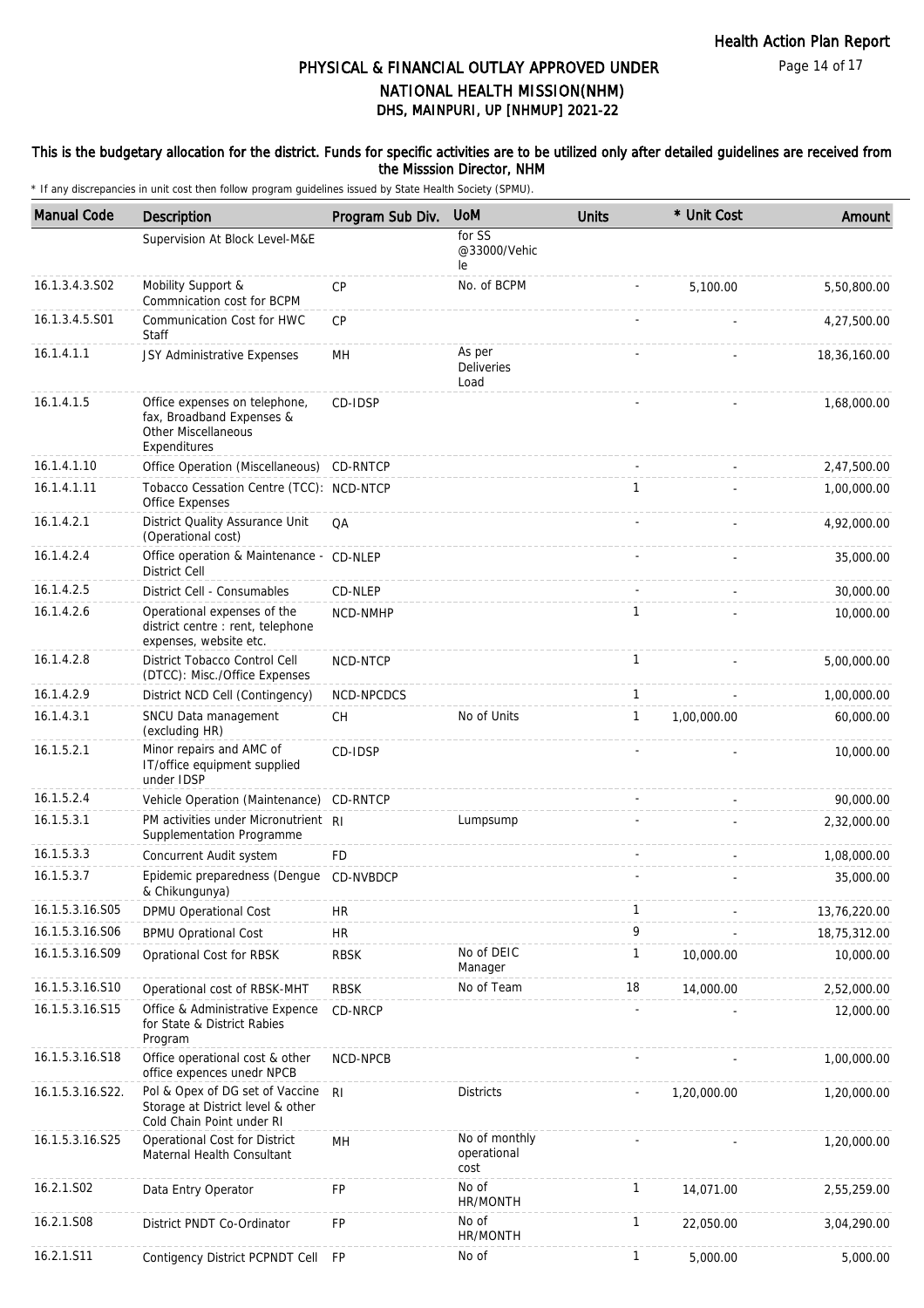### This is the budgetary allocation for the district. Funds for specific activities are to be utilized only after detailed guidelines are received from the Misssion Director, NHM

| <b>Manual Code</b> | Description                                                                      | Program Sub Div. | <b>UoM</b>                      | Units        | * Unit Cost              | Amount         |
|--------------------|----------------------------------------------------------------------------------|------------------|---------------------------------|--------------|--------------------------|----------------|
|                    |                                                                                  |                  | District/Month                  |              |                          |                |
| 16.2.2.S03         | District Level Mobility Support<br>for PNDT Team                                 | <b>FP</b>        | No of Distrcts                  | $\mathbf{1}$ | 50,000.00                | 50,000.00      |
| 16.3.2.S01         | Mobility Support for HMIS &<br>MCTS Block Level                                  | <b>MIS</b>       |                                 | 9            |                          | 32,400.00      |
| 16.3.3.S01         | Operational cost for HMIS &<br>MCTS-AMC                                          | <b>MIS</b>       |                                 |              |                          | 92,400.00      |
| 16.3.3.S02         | Operational cost for HMIS &<br>MCTS-Internet                                     | <b>MIS</b>       |                                 |              |                          | 1,44,000.00    |
| 16.3.3.S03         | Operational cost for HMIS &<br>MCTS-Office Expenditure                           | <b>MIS</b>       |                                 |              |                          | 1,98,000.00    |
| 16.3.3.S04         | Operational cost for HMIS &<br>MCTS-Recurring Charges for<br><b>ANMOL Tablet</b> | <b>MIS</b>       |                                 | 411          |                          | 14,79,600.00   |
| 16.4.2.1.1.S01     | District Programme Manager                                                       | <b>HR</b>        |                                 | $\mathbf{1}$ |                          | 6,61,632.00    |
| 16.4.2.1.1.S02     | <b>District Community Process</b><br>Manager                                     | <b>HR</b>        |                                 | $\mathbf{1}$ |                          | 5,38,488.00    |
| 16.4.2.1.1.S04     | District Accounts Manager                                                        | <b>HR</b>        |                                 | $\mathbf{1}$ |                          | 2,39,850.00    |
| 16.4.2.1.1.S05     | District Data Cum Account<br>Assistant                                           | <b>HR</b>        |                                 | $\mathbf{1}$ |                          | 3,67,548.00    |
| 16.4.2.1.1.S06     | DEIC manager                                                                     | <b>RBSK</b>      |                                 | $\mathbf{1}$ |                          | 5,02,080.00    |
| 16.4.2.1.1.S09     | Support Staff                                                                    | <b>HR</b>        |                                 | $\mathbf{1}$ |                          | 2,00,775.00    |
| 16.4.2.1.2.S02     | District Consultant(MH)                                                          | MH               | No of District<br>Consultant MH | $\mathbf{1}$ |                          | 5,29,200.00    |
| 16.4.2.1.2.S04     | District Hospital Quality Manager QA                                             |                  |                                 | 2            |                          | 11,21,010.00   |
| 16.4.2.1.2.S05     | <b>District Consultant Quality</b><br>Assurance                                  | QA               |                                 | $\mathbf{1}$ |                          | 4,80,000.00    |
| 16.4.2.1.8.S01     | Programme cum Admin. Asst.                                                       | QA               |                                 | $\mathbf{1}$ | $\overline{\phantom{a}}$ | 2,34,915.00    |
| 16.4.2.1.11.S01    | QI Mentors                                                                       | Nursing          |                                 | $\mathbf{1}$ |                          | 6,08,572.00    |
| 16.4.2.2.2.S01     | District Epidemiologist-CD-IDSP                                                  | CD-IDSP          |                                 |              |                          | 8,78,644.00    |
| 16.4.2.2.4.S01     | Sr PMDT-TB HIV Coodinators                                                       | <b>CD-RNTCP</b>  |                                 |              |                          | 4,68,846.00    |
| 16.4.2.2.4.S02     | PPM Coordinator-RNTCP                                                            | <b>CD-RNTCP</b>  |                                 |              |                          | 4,69,000.00    |
| 16.4.2.2.4.S03     | District Programme Coordinator-<br><b>RNTCP</b>                                  | CD-RNTCP         |                                 |              |                          | 5,59,000.00    |
| 16.4.2.2.5.S01     | District Data Manager-CD-IDSP                                                    | CD-IDSP          |                                 |              |                          | 3,91,822.00    |
| 16.4.2.2.6.S01     | Senior Treatment<br>Supervisor(STS)                                              | CD-RNTCP         |                                 |              |                          | 46.60.520.00   |
| 16.4.2.2.6.S03     | Senior TB Lab Supervisor(STLS)                                                   | CD-RNTCP         |                                 |              |                          | 20,10,520.00   |
| 16.4.2.2.7.S01     | Accountant- Full time                                                            | <b>CD-RNTCP</b>  |                                 |              |                          | 3,85,000.00    |
| 16.4.3.1.1.S01     | <b>Block Programme Manager</b>                                                   | HR               |                                 | 9            |                          | 36, 38, 952.00 |
| 16.4.3.1.1.S02     | <b>Block Account Manager</b>                                                     | <b>HR</b>        |                                 | 9            |                          | 27,89,178.00   |
| 16.4.3.1.1.S03     | <b>Block Community Process</b><br>Manager                                        | CP               |                                 |              |                          | 23,24,843.00   |
| 16.4.3.1.9.S03     | Data Entry Operator-HR                                                           | <b>HR</b>        |                                 | 2            |                          | 5,57,040.00    |
| 16.4.3.1.9.S04     | Data Entry Operator-MCTS OPR<br>820 MIS                                          | <b>MIS</b>       |                                 | 9            |                          | 23,72,976.00   |
| 16.4.3.1.9.S05     | Data Entry Operator-MIS<br>Outsource                                             | <b>MIS</b>       |                                 | 8859         |                          | 44,293.00      |
| 16.4.3.1.9.S07     | Data Entry Operator-RI                                                           | RI               |                                 |              |                          | 2,37,510.00    |
| 16.4.3.1.9.S08     | Data Entry Operator-RNTCP                                                        | CD-RNTCP         |                                 |              |                          | 3,45,000.00    |
| 16.4.3.1.9.S11     | Data Entry Operator- CD-IDSP                                                     | CD-IDSP          |                                 |              |                          | 23,80,668.00   |
| 16.4.3.1.9.S13     | Data Entry Operator- NBCP-<br><b>District</b>                                    | NCD-NPCB         |                                 |              |                          | 1,60,606.00    |
| 17.2.1             | Telemedicine/ teleconsultation<br>facility under Ayushman Bharat<br>H&WC         | <b>CP</b>        |                                 |              |                          | 18,06,000.00   |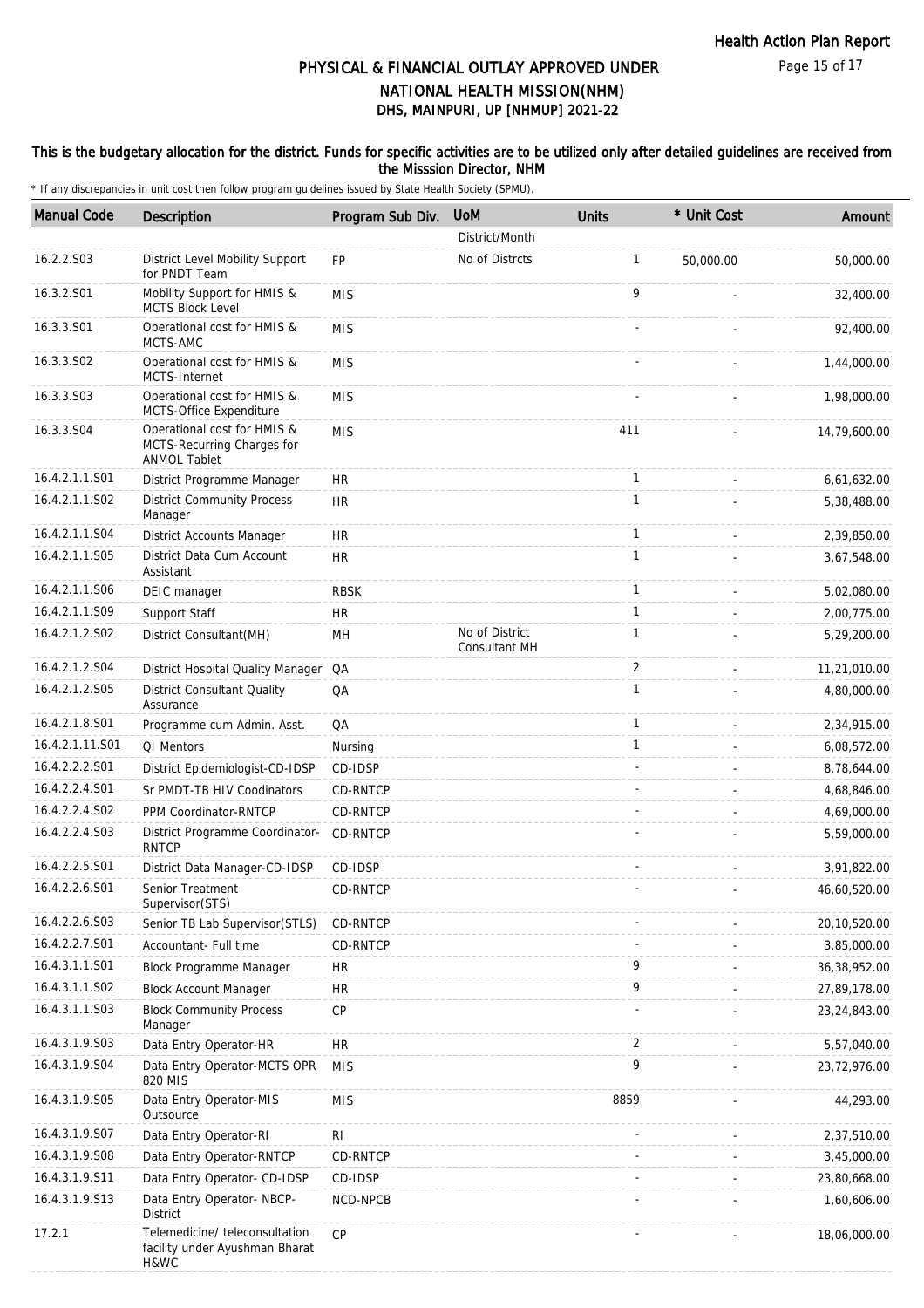### This is the budgetary allocation for the district. Funds for specific activities are to be utilized only after detailed guidelines are received from the Misssion Director, NHM

| <b>Manual Code</b> | <b>Description</b>                                                                                              | Program Sub Div. | <b>UoM</b>                                             | <b>Units</b>   | * Unit Cost | Amount         |
|--------------------|-----------------------------------------------------------------------------------------------------------------|------------------|--------------------------------------------------------|----------------|-------------|----------------|
| 17.8.S05           | Internet Cost to ASHA & AF at                                                                                   | CP               | No of ASHA &                                           |                | 200.00      | 14,52,600.00   |
| 18.1.4             | <b>HWC</b><br>Counseling training for Service                                                                   | <b>FP</b>        | AF<br>No of Batch                                      | $\mathbf{1}$   |             |                |
|                    | Provider                                                                                                        |                  |                                                        |                | 15,400.00   | 15,400.00      |
| U.1.1.1.2          | Support for implementation of<br><b>NVBDCP</b>                                                                  | CD-NVBDCP        |                                                        |                |             | 4,16,800.00    |
| U.1.3.1            | Operational Expenses of UPHCs<br>(excluding rent)                                                               | <b>NUHM</b>      | No of UPHC                                             | 3              | 8,000.00    | 2,88,000.00    |
| U.2.2.1            | Mobility support for ANM/LHV                                                                                    | <b>NUHM</b>      | No of ANM                                              | 14             | 500.00      | 84,000.00      |
| U.2.3.1            | <b>UHNDs</b>                                                                                                    | <b>NUHM</b>      | No of ANM                                              | 14             | 1,000.00    | 1,68,000.00    |
| U.2.3.2            | Special outreach camps in<br>slums/ vulnerable areas                                                            | <b>NUHM</b>      | No of UPHC                                             | 3              | 6,500.00    | 1,17,000.00    |
| U.3.1.1.1          | Incentives for routine activities                                                                               | <b>NUHM</b>      | No of ASHA                                             | 52             | 2,000.00    | 12,48,000.00   |
| U.3.1.1.2          | ASHA incentives for Ayushman<br>Bharat Health & Wellness<br>Centres (H&WC)                                      | <b>NUHM</b>      | No of ASHA                                             | 28             | 1,000.00    | 3,36,000.00    |
| U.3.1.1.3.S01      | Incentive for Health Promotion<br>Day for ASHAs                                                                 | <b>NUHM</b>      | No of ASHA                                             | 52             | 200.00      | 1,24,800.00    |
| U.3.1.1.3.S02      | Incentive for PMMVY for ASHAs                                                                                   | <b>NUHM</b>      | No of<br>Benificary                                    | 728            | 100.00      | 72,800.00      |
| U.3.1.1.3.S03      | Incentive for Dengue and<br>chikenguiniya for ASHAs                                                             | CD-NVBDCP        |                                                        |                |             | 52,000.00      |
| U.3.1.2.1          | Module Training (Induction, VI & NUHM<br>VII)                                                                   |                  |                                                        | $\overline{2}$ |             | 1,76,400.00    |
| U.3.1.3.1          | Supportive provisions (uniform/<br>awards etc)                                                                  | <b>NUHM</b>      |                                                        | 52             |             | 34,200.00      |
| U.3.2.1.1          | Training of MAS                                                                                                 | <b>NUHM</b>      | No of Batch                                            | $\mathbf{1}$   | 43,300.00   | 43,300.00      |
| U.4.1.1.1          | Untied grants to UPHCs<br>Government Building                                                                   | <b>NUHM</b>      | No of UPHC                                             | $\mathbf{1}$   | 1,75,000.00 | 1,75,000.00    |
| U.4.1.1.2          | Untied grants to UPHCs Rented<br>Building                                                                       | <b>NUHM</b>      | No of UPHC                                             | $\overline{2}$ | 1,00,000.00 | 2,00,000.00    |
| U.4.1.4            | Untied grants to MAS                                                                                            | <b>NUHM</b>      | No of MASs                                             | 52             | 5,000.00    | 2,60,000.00    |
| U.5.1.4.           | Rent for UPHC                                                                                                   | <b>NUHM</b>      | No of UPHC                                             | 2              | 17,325.00   | 4,15,800.00    |
| U.6.2.1.1          | Procurement of drugs for AB-<br>H&WCs                                                                           | <b>NUHM</b>      | No of HWC                                              | 2              | 1,30,000.00 | 2,60,000.00    |
| U.6.2.1.2          | Procurement of drugs for<br>facilities other than AB-HWCs                                                       | <b>NUHM</b>      | No of HWC                                              | $\mathbf{1}$   | 1,30,000.00 | 1,30,000.00    |
| U.6.3.1            | Tablets/ software for IT support<br>of Ayushman Bharat H&WC                                                     | <b>NUHM</b>      |                                                        | 2              |             | 20,000.00      |
| U.8.1.1.1          | ANMs/LHVs UPHC                                                                                                  | <b>NUHM</b>      |                                                        | 14             |             | 30, 32, 266.00 |
| U.8.1.2.1          | Staff nurse UPHC                                                                                                | <b>NUHM</b>      |                                                        | 7              |             | 20,50,938.00   |
| U.8.1.3.1          | Lab Technicians UPHC                                                                                            | <b>NUHM</b>      |                                                        | 3              |             | 7,46,861.00    |
| U.8.1.4.1          | Pharmacists UPHC                                                                                                | <b>NUHM</b>      |                                                        | 3              |             | 9,28,570.00    |
| U.8.1.8.1.1        | MO at UPHC Full-time                                                                                            | <b>NUHM</b>      |                                                        | 3              |             | 21,56,804.00   |
| U.8.1.10.1         | Other Support staff                                                                                             | <b>NUHM</b>      |                                                        | $\overline{7}$ |             | 11,69,196.00   |
| U.8.4.1            | Performance linked Payment/<br>Team based incentives for<br>Ayushman Bharat Health &<br>Wellness Centres (H&WC) | <b>NUHM</b>      |                                                        | $\overline{2}$ |             | 3,60,000.00    |
| U.12.1             | Printing activities                                                                                             | <b>NUHM</b>      |                                                        | 104            |             | 27,300.00      |
| U.12.2             | Printing activities for H&WC                                                                                    | <b>NUHM</b>      | No of C-Bac<br>form, Reffral<br>Slip, Family<br>Folder | 28             | 10.00       | 1,12,000.00    |
| U.16.1.3.3         | Mobility support for DPMU                                                                                       | <b>NUHM</b>      |                                                        | $\mathbf{1}$   |             | 60,000.00      |
| U.16.1.4.3         | Administrative expenses<br>(including Review meetings,<br>workshops, etc.) for DPMU                             | <b>NUHM</b>      |                                                        | 1              |             | 1,80,000.00    |